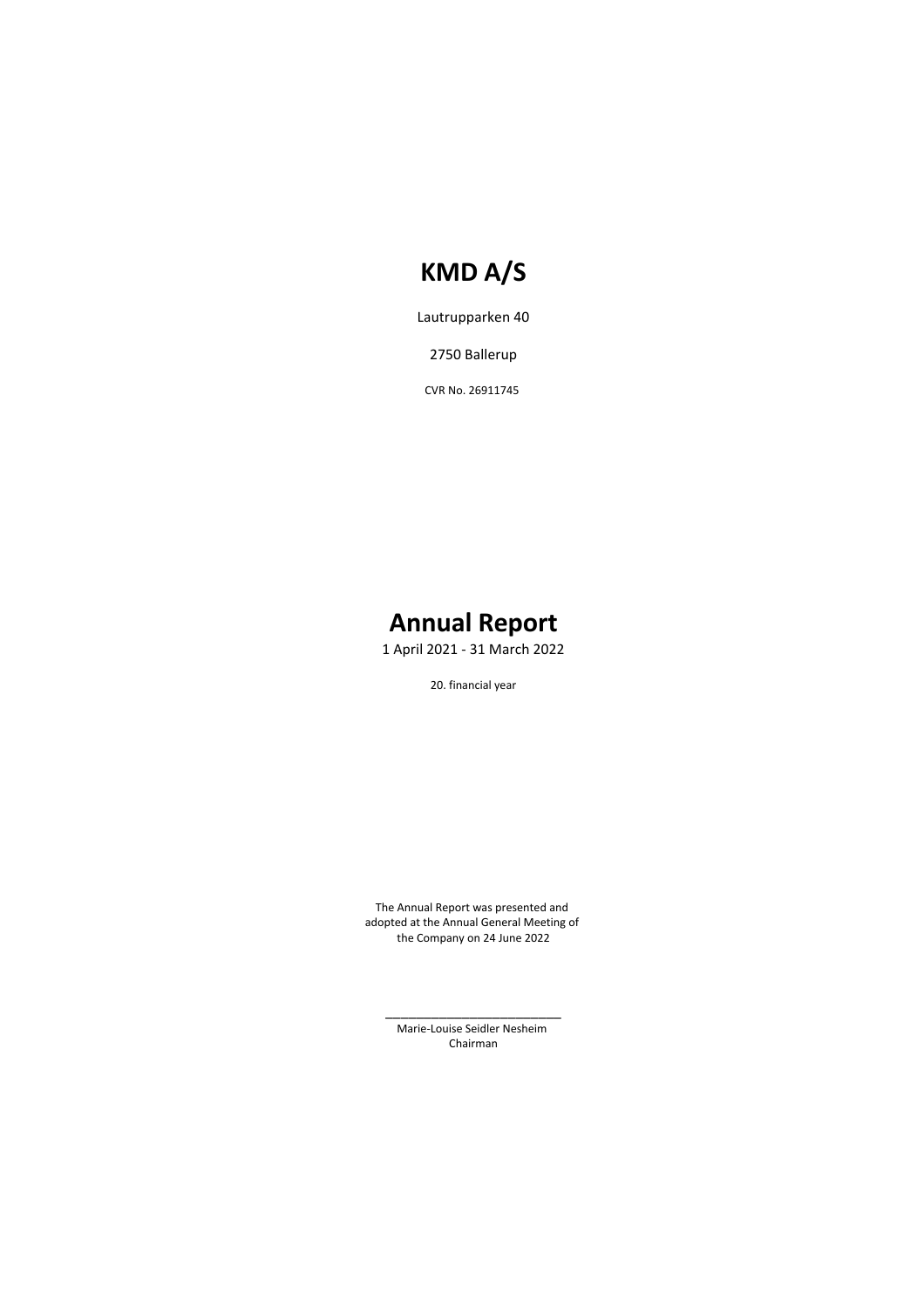### **Contents**

| Management's Statement           | 3              |
|----------------------------------|----------------|
| Independent Auditors' Report     | 4              |
| Company Information              | 6              |
| Management's Review              | $\overline{7}$ |
| Key Figures and Financial Ratios | 10             |
| Income Statement                 | 11             |
| <b>Balance Sheet</b>             | 12             |
| Statement of changes in Equity   | 14             |
| <b>Accounting Policies</b>       | 15             |
| <b>Notes</b>                     | 21             |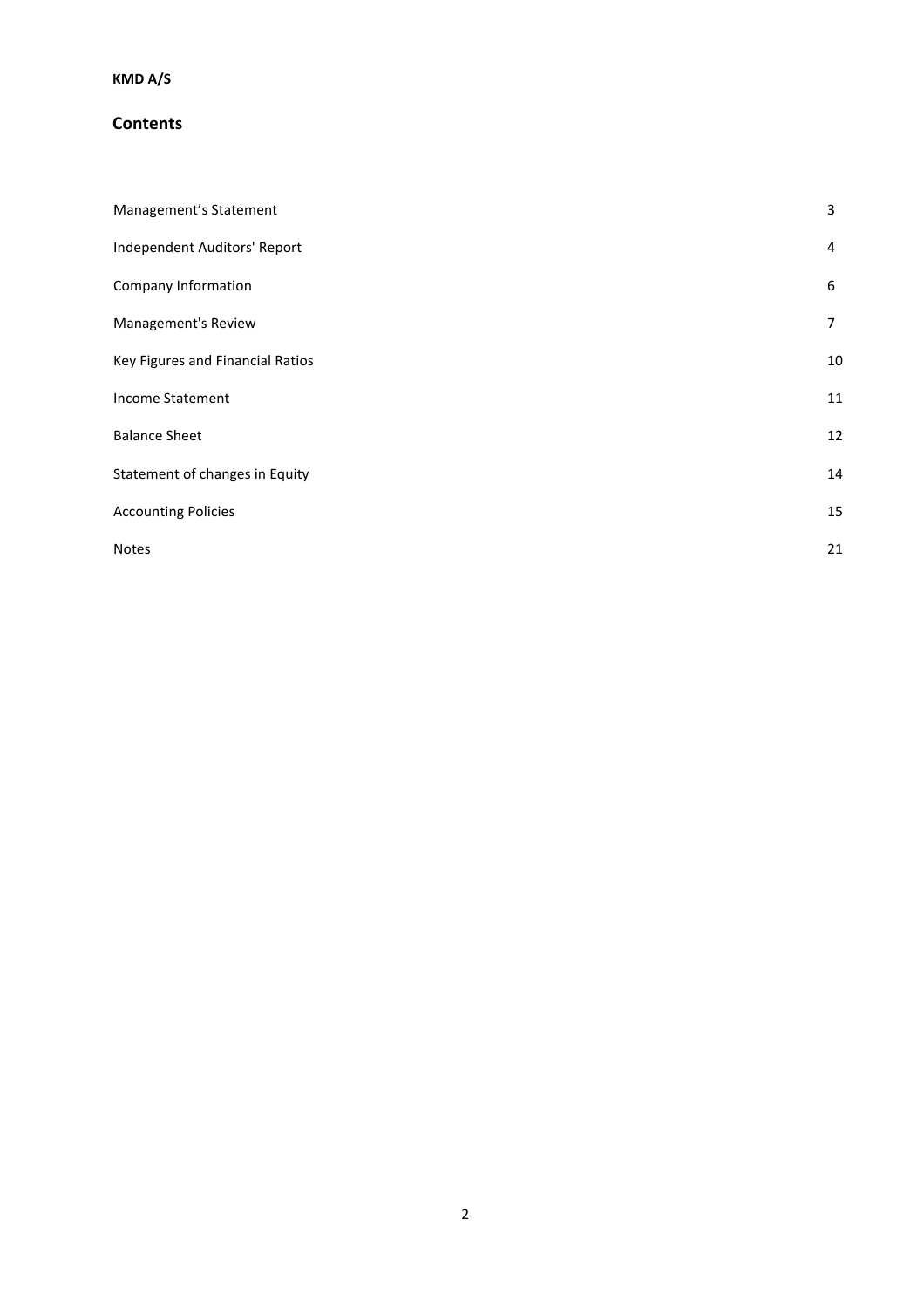### **Management's Statement**

Today, Management has considered and adopted the Annual Report of KMD A/S for the financial year 1 April 2021 - 31 March 2022.

The Annual Report is presented in accordance with the Danish Financial Statements Act.

In our opinion, the Financial Statements give a true and fair view of the assets, liabilities and financial position of the Company at 31 March 2022 and of the results of the Company's operations for the financial year 1 April 2021 - 31 March 2022.

In our opinion, the Management's Review includes a true and fair account of the matters addressed in the review.

We recommend that the Annual Report be adopted at the Annual General Meeting.

Ballerup, 17 June 2022

**Executive Board**

| Per Erik Mikael Johansson       | Fumihiko Hisamitsu                    | Jannich Kiholm Lund |
|---------------------------------|---------------------------------------|---------------------|
| <b>CEO</b>                      | Director                              | <b>CFO</b>          |
| <b>Supervisory Board</b>        |                                       |                     |
| Naoki Yoshida                   | Jens Peter Due Olsen                  | Tomoki Kubo         |
| Chairman                        | Vice Chairman                         | Member              |
| Asako Aoyama                    | Tomonori Hira                         | Takako Matsumi      |
| Member                          | Member                                | Member              |
| Kim Skovgaard<br>Employee Repr. | Henrik Harder Olsen<br>Employee Repr. |                     |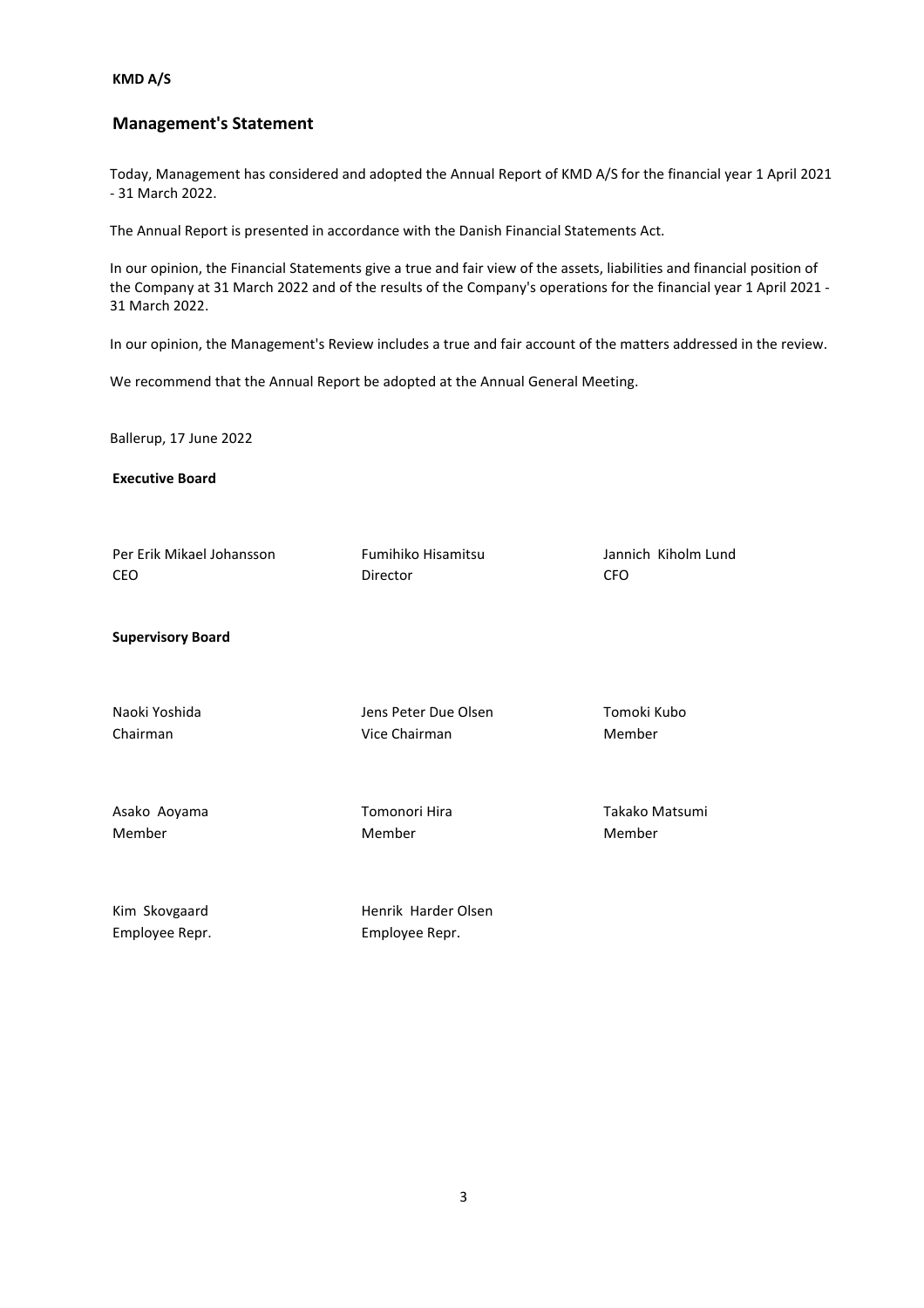### **Independent Auditors' Report**

#### **To the shareholders of KMD A/S**

#### **Opinion**

We have audited the financial statements of KMD A/S for the financial year 1 April 2021 - 31 March 2022, comprising income statement, balance sheet, statement of changes in equity, and notes including accounting polices. The financial statements are prepared in accordance with the Danish Financial Statements Act.

In our opinion, the financial statements give a true and fair view of the Company's assets, liabilites and financial position at 31 March 2022 and of the results of the Company's operations for the financial year 1 April 2021 - 31 March 2022 in accordance with the Danish Financial Statements Act.

#### **Basis of opinion**

We conducted our audit in accordance with International Standards on Auditing (ISAs) and the additional requirements applicable in Denmark. Our responsibilities under those standards and requirements are further described in the "Auditor's responsibilities for the audit of the financial statements" section of our report.

We are independent of the Company in accordance with the International Ethics Standards Board for Accountants' International Code of Ethics for Professional Accountants (IESBA Code) and the additional ethical requirements applicable in Denmark, and we have fulfilled our other ethical responsibilities in accordance with these requirements and the IESBA Code.

We believe that the audit evidence we have obtained is sufficient and appropriate to provide a basis for our opinion.

#### **Management's responsibility for the financial statements**

Management is responsible for the preparation of financial statements that give a true and fair view in accordance with the Danish Financial Statements Act and for such internal control as Management considers necessary to enable the preparation of financial statements that are free from material misstatement, whether due to fraud or error.

In preparing the financial statements, Management is responsible for assessing the Company's ability to continue as a going concern; disclosing, as applicable, matters related to going concern; and using the going concern basis of accounting in preparing the financial statements unless Management either intends to either liquidate the Company or to cease operations, or has no realistic alternative but to do so.

#### **Auditor's responsibility for the audit of the financial statements**

Our objectives are to obtain reasonable assurance as to whether the financial statements as a whole are free from material misstatement, whether due to fraud or error, and to issue an auditor's report that includes our opinion. Reasonable assurance is a high level of assurance but is not a guarantee that an audit conducted in accordance with ISAs and the additional requirements in Denmark will always detect a material misstatement when it exists. Misstatements may arise from fraud or error and are considered material if, individually or in the aggregate, they could reasonably be expected to influence the economic decisions of financial statement users made on the basis of these financial statements.

As part of an audit conducted in accordance with ISAs and the additional requirements applicable in Denmark, we exercise professional judgement and maintain professional scepticism throughout the audit. We also

identify and assess the risks of material misstatement of the company financial statements, whether due to fraud or error, design and perform audit procedures responsive to those risks, and obtain audit evidence that is sufficient and appropriate to provide a basis for our opinion. The risk of not detecting a material misstatement resulting from fraud is higher than for one resulting from error as fraud may involve collusion, forgery, intentional omissions, misrepresentations or the override of internal control.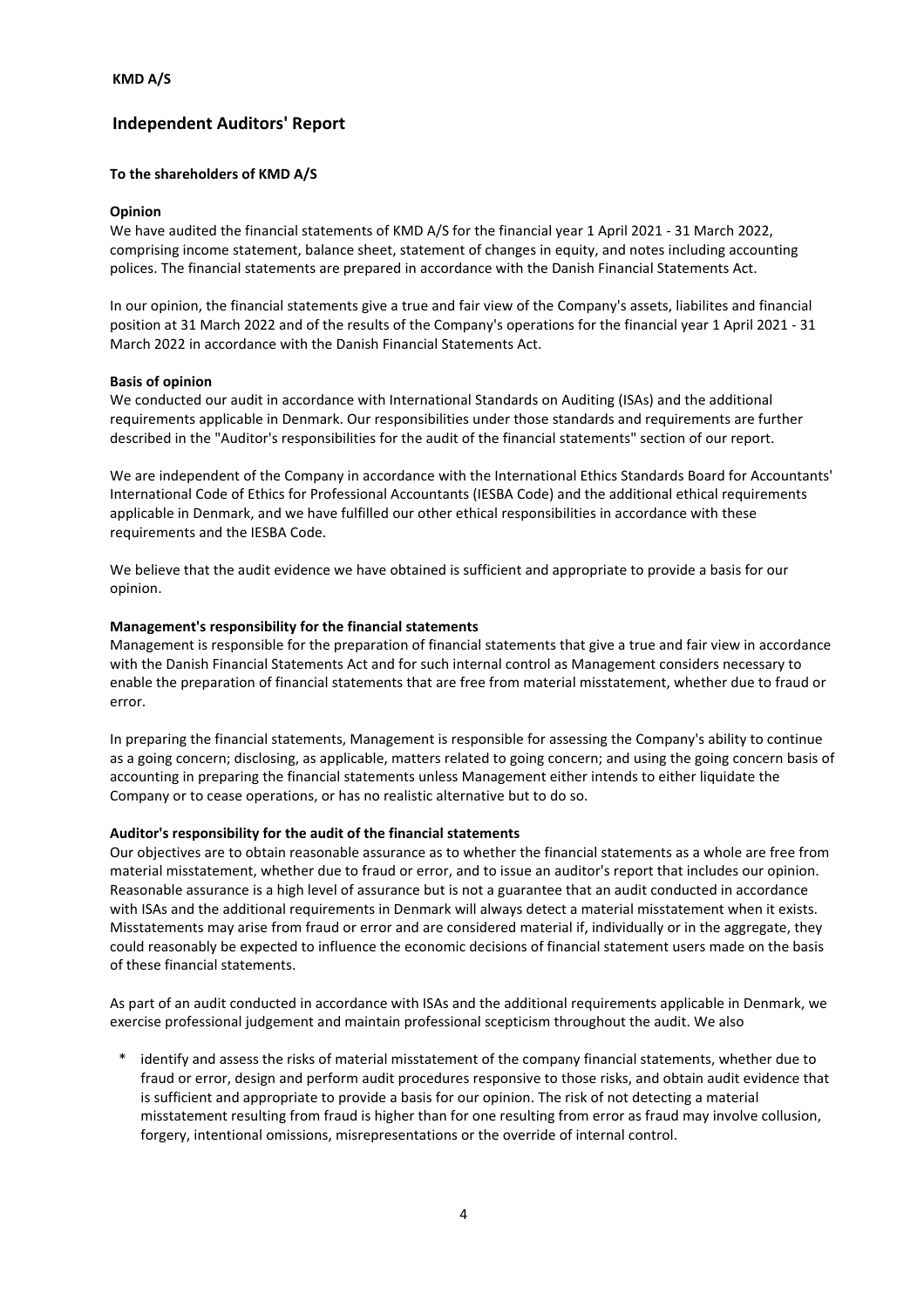### **Independent Auditors' Report**

- \* obtain an understanding of internal control relevant to the audit in order to design audit procedures that are appropriate in the circumstances, but not for the purpose of expressing an opinion on the effectiveness of the Company's internal control.
- \* evaluate the appropriateness of accounting policies used and the reasonableness of accounting estimates and related disclosures made by Management.
- conclude on the appropriateness of Management's use of the going concern basis of accounting in preparing the financial statements and, based on the audit evidence obtained, whether a material uncertainty exists related to events or conditions that may cast significant doubt on the Company's ability to continue as a going concern. If we conclude that a material uncertainty exists, we are required to draw attention in our auditor's report to the related disclosures in the financial statements or, if such disclosures are inadequate, to modify our opinion. Our conclusions are based on the audit evidence obtained up to the date of our auditor's report. However, future events or conditions may cause the Company to cease to continue as a going concern.
- evaluate the overall presentation, structure and contents of the financial statements, including the disclosures, and whether the financial statements represent the underlying transactions and events in a manner that gives a true and fair view.

We communicate with those charged with governance regarding, among other matters, the planned scope and timing of the audit and significant audit findings, including any significant deficiencies in internal control that we identify during our audit.

#### **Statement on Management's Review**

Management is responsible for the Management's review.

Our opinion on the financial statements does not cover the Management's review, and we do not express any form of assurance conclusion thereon.

In connection with our audit of the financial statements, our responsibility is to read the Management's review and, in doing so, consider whether the Management's review is materially inconsistent with the financial statements or our knowledge obtained during the audit, or otherwise appears to be materially misstated.

Moreover, it is our responsibility to consider whether the Management's review provides the information required under the Danish Financial Statements Act.

Based on the work we have performed, we conclude that the Management's review is in accordance with the financial statements and has been prepared in accordance with the requirements of the Danish Financial Statement Act. We did not identify any material misstatement of the Management's review.

Copenhagen, 17 June 2022

**KPMG Statsautoriseret Revisionspartnerselskab** CVR-no. 25578198

David Olafsson North Communication Communication Communication Communication Communication Communication Communication Communication Communication Communication Communication Communication Communication Communication Commu mne19737 mne30154

State Authorised Public Accountant State Authorised Public Accountant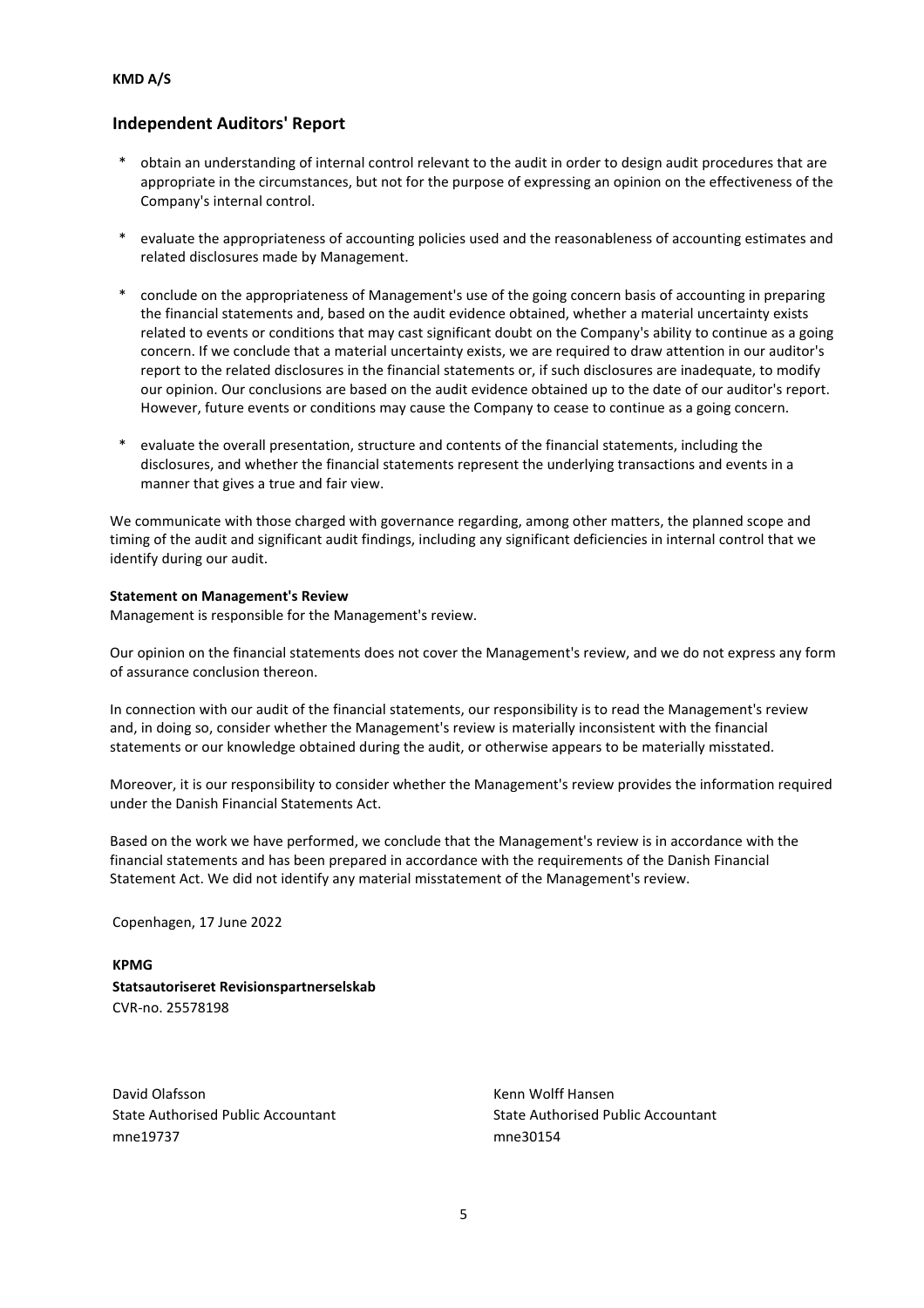# **Company details**

| Company                   | KMD A/S<br>Lautrupparken 40              |
|---------------------------|------------------------------------------|
|                           | 2750 Ballerup                            |
| CVR No.                   | 26911745                                 |
| Date of formation         | 3 December 2002                          |
| Registered office         | <b>Ballerup</b>                          |
| <b>Board of Directors</b> | Naoki Yoshida                            |
|                           | Jens Peter Due Olsen                     |
|                           | Tomoki Kubo                              |
|                           | Asako Aoyama                             |
|                           | Tomonori Hira                            |
|                           | Takako Matsumi                           |
|                           | Kim Skovgaard                            |
|                           | Henrik Harder Olsen                      |
| <b>Executive Board</b>    | Per Erik Mikael Johansson, CEO           |
|                           | Fumihiko Hisamitsu, Director             |
|                           | Jannich Kiholm Lund, CFO                 |
| <b>Auditors</b>           | <b>KPMG</b>                              |
|                           | Statsautoriseret Revisionspartnerselskab |
|                           | Dampfærgevej 28                          |
|                           | 2100 København Ø                         |
|                           | CVR-no.: 25578198                        |
|                           |                                          |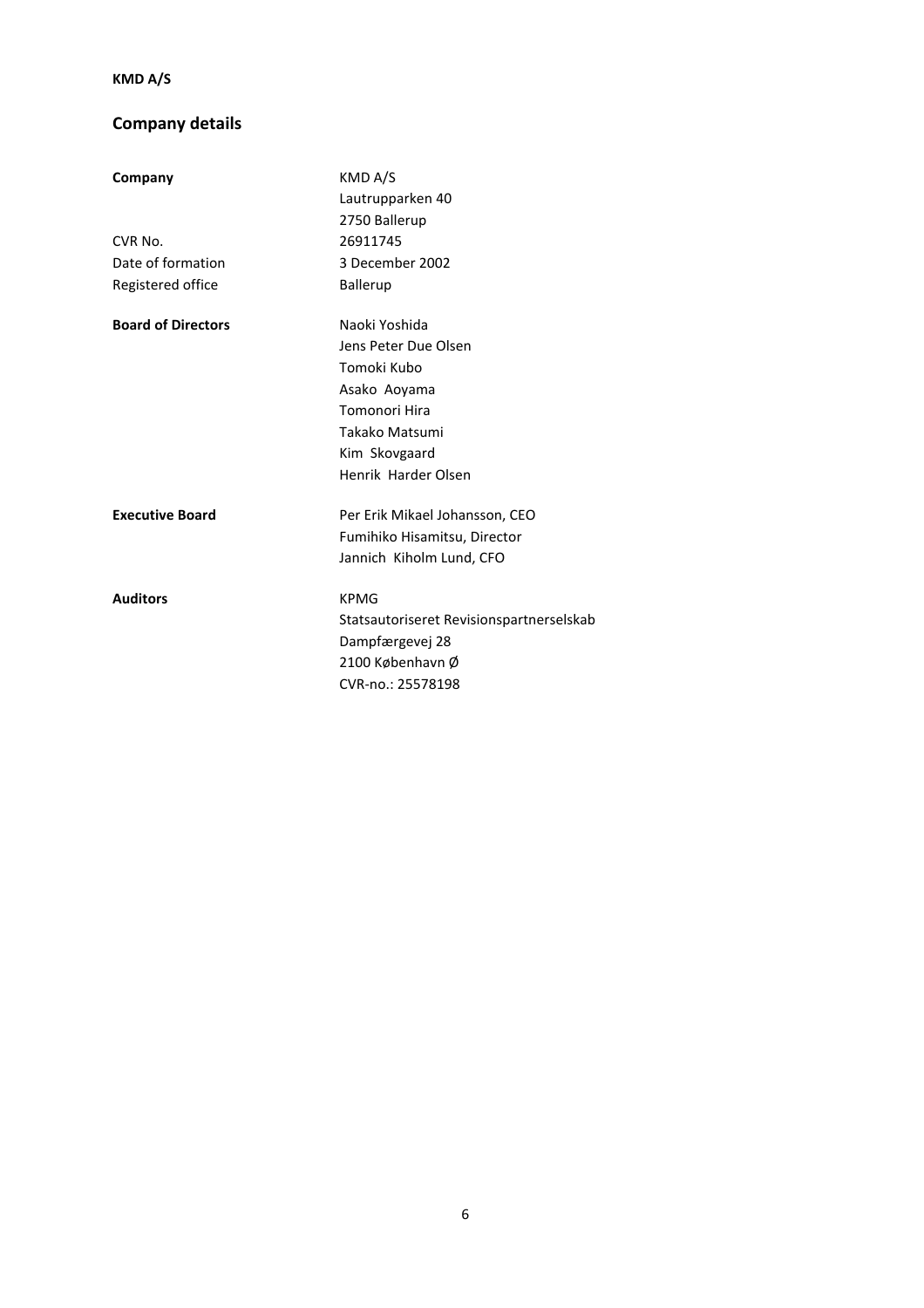### **Management's Review**

#### **Welcome to KMD**

KMD is one of Denmark's largest IT and software companies, with locations in Copenhagen, Aarhus, Odense and Aalborg. The KMD Group also comprises subsidiaries in Norway, Sweden, Finland and Poland.

#### **Insecurity regarding recognition or measurement**

There is no material insecurity regarding recognition or measurement.

#### **Development in activities and financial matters**

The Company's Income Statement of the financial year 1 April 2021 - 31 March 2022 shows a result of TDKK 53.926 and the Balance Sheet at 31 March 2022 a balance sheet total of TDKK 3.987.275 and an equity of TDKK 1.613.065.

The company has recognised the following special items during the fiscal year:

Reorganization and structural adjustments:

Expenses relating to reorganization and structural adjustements primarily concern redundancy costs to employees amounting to MDKK 21.6 (2020/21 MDKK 18.1).

#### Transformation programs:

Expenses relating to transformation programs primarily relate to expenses associated with changing the business setup, including server, mainframe operation amounts to MDKK 36.6 (2020/21 MDKK 18.7).

#### Other:

Other expenses of a special nature, including special compensation payments to customers as well as operating cost in relation to NEC amounts to MDKK 49.0 (2020/21 MDKK 57.4)

**Net profit/loss for the year compared with expected developments in the most recently published annual report** Both revenue and operating profit are considered to have met the outlook for the year.

#### **Merger**

In 2021 KMD A/S merged with KMD Holding ApS. The uniting of interests is considered completed as from 1 April 2021 without restatement of comparative figures. There is no significant effect on the financial results of KMD A/S due to limited business activity of the merged holding company.

#### **Risks**

As most other IT companies, KMD is exposed to a number of business risks relating to market developments, shifts in customer demand, technological changes, employee recruitment, project execution, etc.

Work to identify risks, consolidate the overview and ensure that relevant measures are initiated is an integral part of managing the business. KMD's enterprise risk management processes are executed within the frameworks defined by the Board of Directors. A significant part of KMD's business is delivered in the form of customer projects, with performance terms outlined in the relevant contracts.

#### **Expectations for the future**

The company has sold the business area Perspective to Azets, and entered into an agreement with ATEA of selling the Product Sales business. The income from the sale of these activites will have a positive effect on the financial statement for 2022/23.

The sale of the two business areas will affect the operation negatively covering a decrease in revenue with approximately MDKK 770 and decrease net profit of approximately MDKK 6.

KMD expects its total operating profit to be at the same level as this year.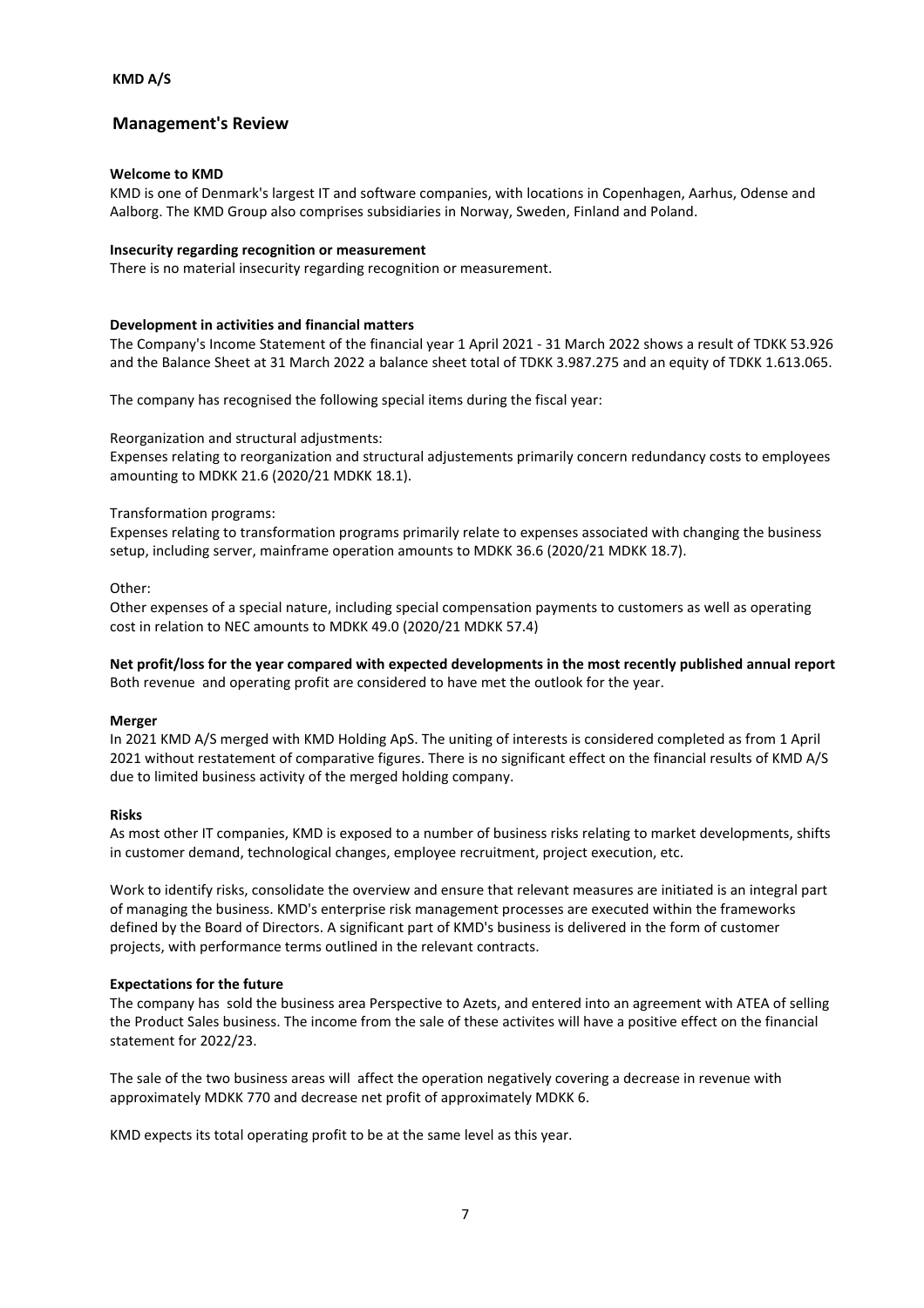### **Management's Review**

#### **Research and development activities**

KMD´s main strategic focus area continues to be product development and sale and support of software. We continued our investments in our products throughout the year.

#### **Environment and climate**

The company has implemented polices and procedures to ensure compliance and progress in respect of environment and climate. The company target is zero CO2-emissions from our business by 2030. For further information we refer to:

#### www.kmd.net/sustainabilityreport2021

#### **Knowledge and know-how resources**

In recent years, technological development has been taking place extremely rapidly, and customers expect innovative solutions deploying the latest technology. This creates a need for KMD to develop the competencies of its employees and managers. KMD is addressing this challenge in part through our transparent career model for upskilling and retaining capable employees to undertake the various development tasks.

#### **Subsequent events**

The company has sold the business area Perspective to Azets, and entered into an agreement with ATEA of selling the Product Sales business. The income from the sale of these activites will have a positive effect on the financial statement for 2022/23.

The sale of the two business areas will affect the operation negatively covering a decrease in revenue with approximately MDKK 770 and decrease net profit of approximately MDKK 6.

After the end of the financial year, no other events have occurred which may change the financial position of the entity substantially.

**Statement regarding corporate social responsibility - cf. Sections 99a of the Danish Financial Statements Act** KMD is working with multiple activities in the CSR field. A statement regarding corporate social responsibility and targets for the underrepresented gender on the Board of Directors for KMD A/S, cf. Sections 99a of the Danish Financial Statements Act, can be found on KMD's website:

For further information we refer to: www.kmd.net/sustainabilityreport2021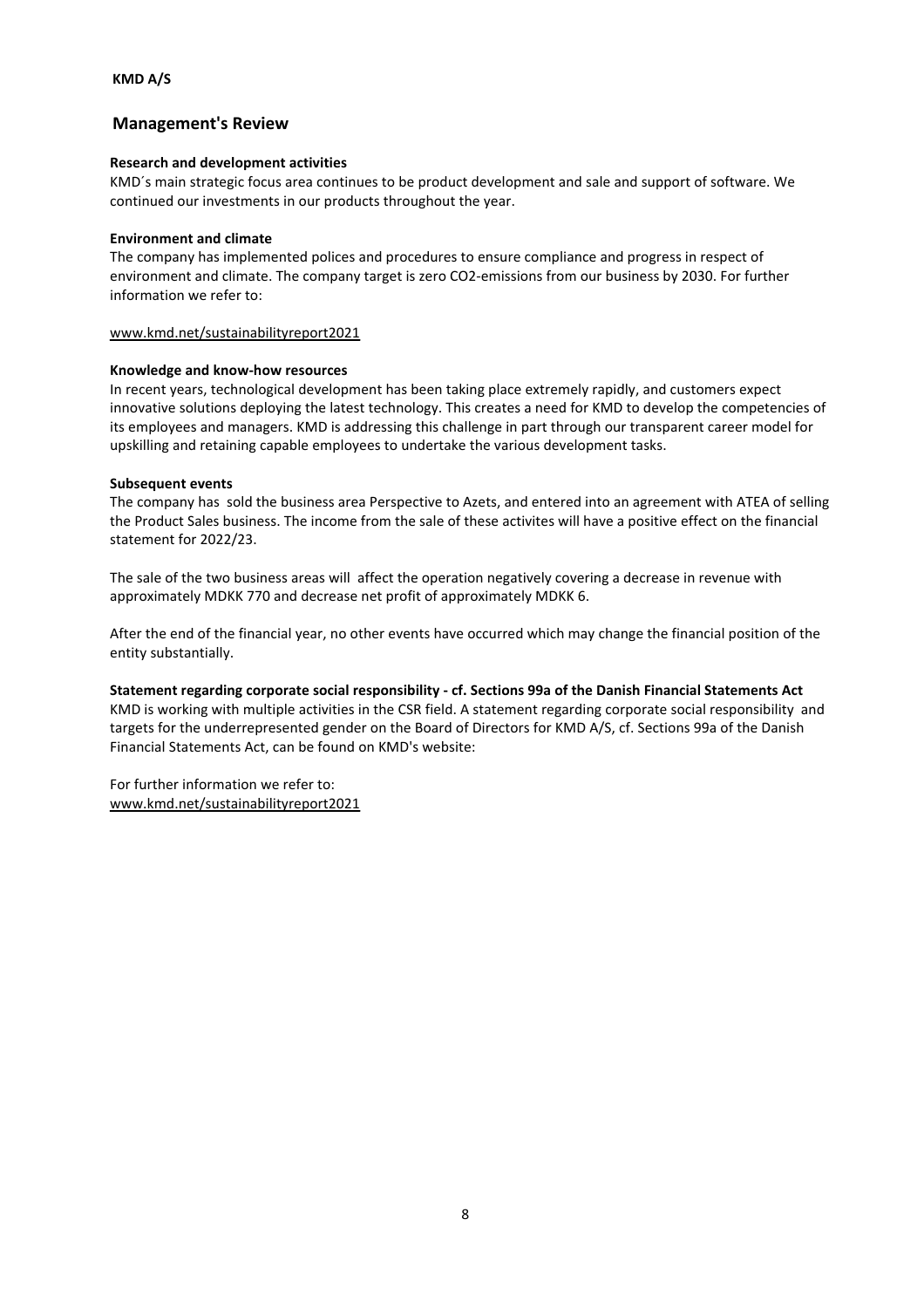### **Management's Review**

#### **Women at KMD - cf. Section 99b of the Danish Financial Statements Act**

At KMD, we believe that human diversity is a strength which provides us with different perspectives, ideas and skills, allowing us to develop the company in a positive direction. KMD presents many female leaders as role models. The proportion of women at KMD is currently 32 %, which is lower than last year. By comparison, women make up 24% of the industry as a whole. Our target remains 34%. Compared with the business community in general and the IT industry in particular, women are relatively well-represented at KMD's top management level.

At all KMD mangement levels, there were 30 % women by the end of the fiscal year, which is an improvement of 1 percentage point from last year.

KMD has set a goal for the share of female Board members to be 33% by the end of financial year 2021/22. In 2021/22 two out of six of the members of the Board of Directors elected by the General Meeting were female, thereby we met our target of 33% and hence reached equal distribution of board members. This target is maintained from 2020/21 until end of Financial Year 2023/24.

To strengthen workplace diversity, we consult with our employees, and together with our managers they are invited to propose improvements. In 2020/21, a diversity task force was established, with the intent of assessing ongoing diversity initiatives and proposing new initiatives, policies and targets to promote greater diversity. KMD is committed to implementing targets every year, prioritizing, though not exclusively focusing on fair and representative gender demographics. In that way, the gender distribution must constantly improve.

For futher information we refer to:

www.kmd.net/sustainabilityreport2021

#### **Reporting on Data Ethics**

Data ethical considerations are a prerequisite when our business involves data processing for public authorities and private companies, particularly when the data processing affects people's everyday lives. It becomes even more relevant when working on the development and deployment of new emerging technologies such as artificial intelligence and biometrics technologies regarding which we may not yet have a full picture of the risks and potential.

#### **Fundamental data ethical statements**

- KMD wants to act responsibly and ensure that we do not contribute to discrimination or inequality through our use of data.

- Respect for privacy is fundamental in data ethics. However, we regard data ethics as being more far-reaching than general data protection and data security matters.

- KMD is committed to leveraging the advantages of emerging technologies and data accessibility to benefit society through our solutions.

- At KMD, we consider it part of our responsibility as a technological frontrunner to provide knowledge and feedback to the authorities regarding new ethics guidelines and legislation.

For further information we refer to:

www.kmd.net/sustainabilityreport2021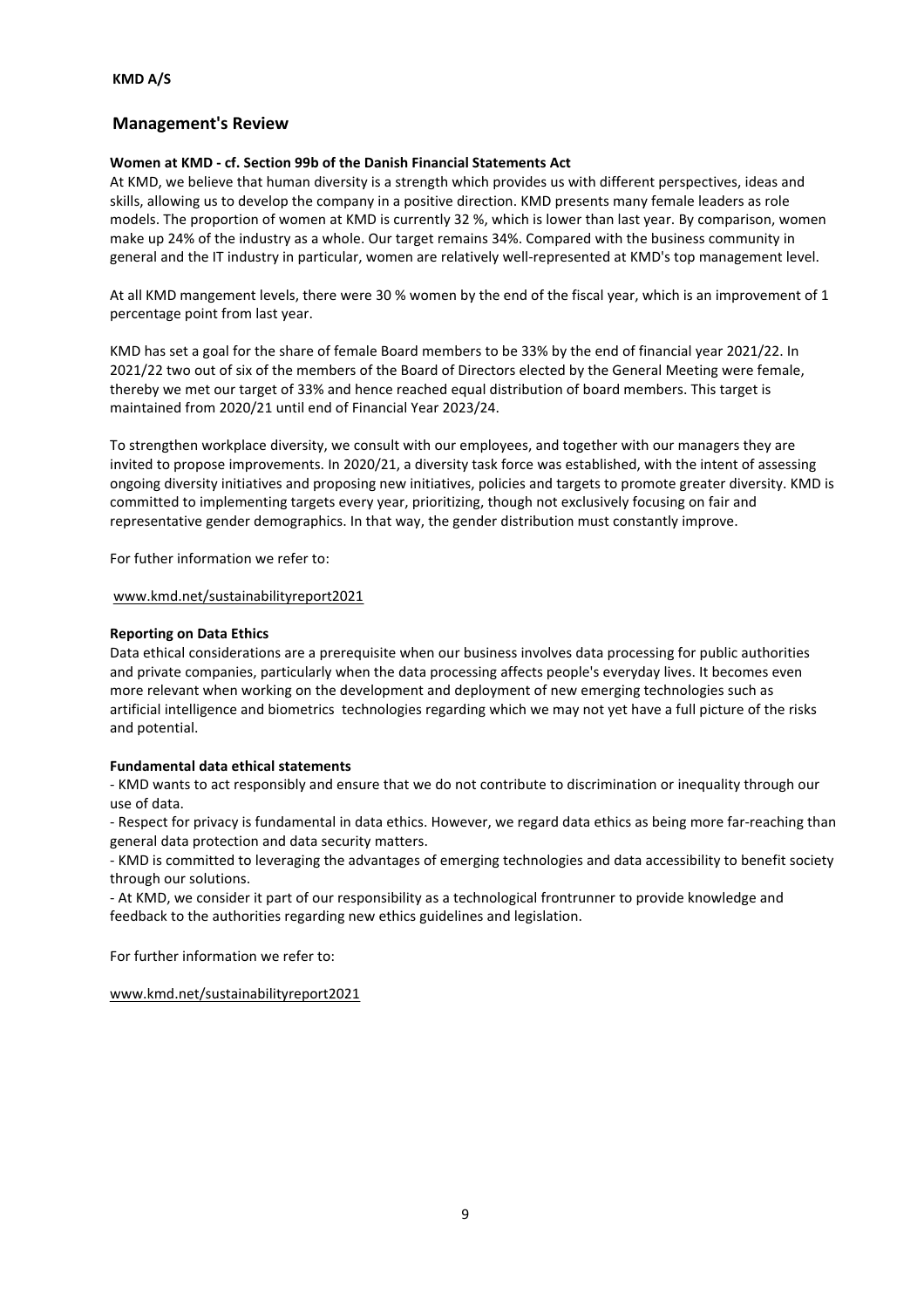# **Key Figures and Financial Ratios**

The development in the Company's key figures and financial ratios can be described as follows:

|                                    | 2021/22   | 2020/21   | 2019/20   | 2018/19    | 2017       |
|------------------------------------|-----------|-----------|-----------|------------|------------|
| Revenue                            | 4.294.804 | 4.298.560 | 4.834.075 | 6.003.808  | 5.192.299  |
| Operating profit/loss              | 44.384    | 13.400    | 251.654   | $-196.464$ | 289.802    |
| Financial items net                | 20.901    | $-6.049$  | $-22.373$ | $-58.137$  | $-35.969$  |
| Profit/loss for the year           | 53.926    | 2.893     | 173.758   | $-238.595$ | $-177.523$ |
| Investment in tangible assets      | 17.594    | 21.278    | 22.167    | 17.988     | 17.970     |
| Total equity                       | 1.613.065 | 1.593.949 | 1.591.056 | 1.417.297  | 942.375    |
| Total assets                       | 3.987.275 | 3.986.888 | 4.248.669 | 3.650.385  | 3.617.705  |
| Profit margin (%)                  | 1,00      | 0,30      | 5,20      | $-3,30$    | $-5,60$    |
| Solvency ratio (%)                 | 41,40     | 40,00     | 37,40     | 38,80      | 26,00      |
| Avg. number of full-time employees | 1.775     | 1.751     | 1.893     | 2.096      | 2.583      |

For definitions of key ratios, see Accounting Policies.

The fiscal year 2018/19 includes 15 months due to the change of fiscal period.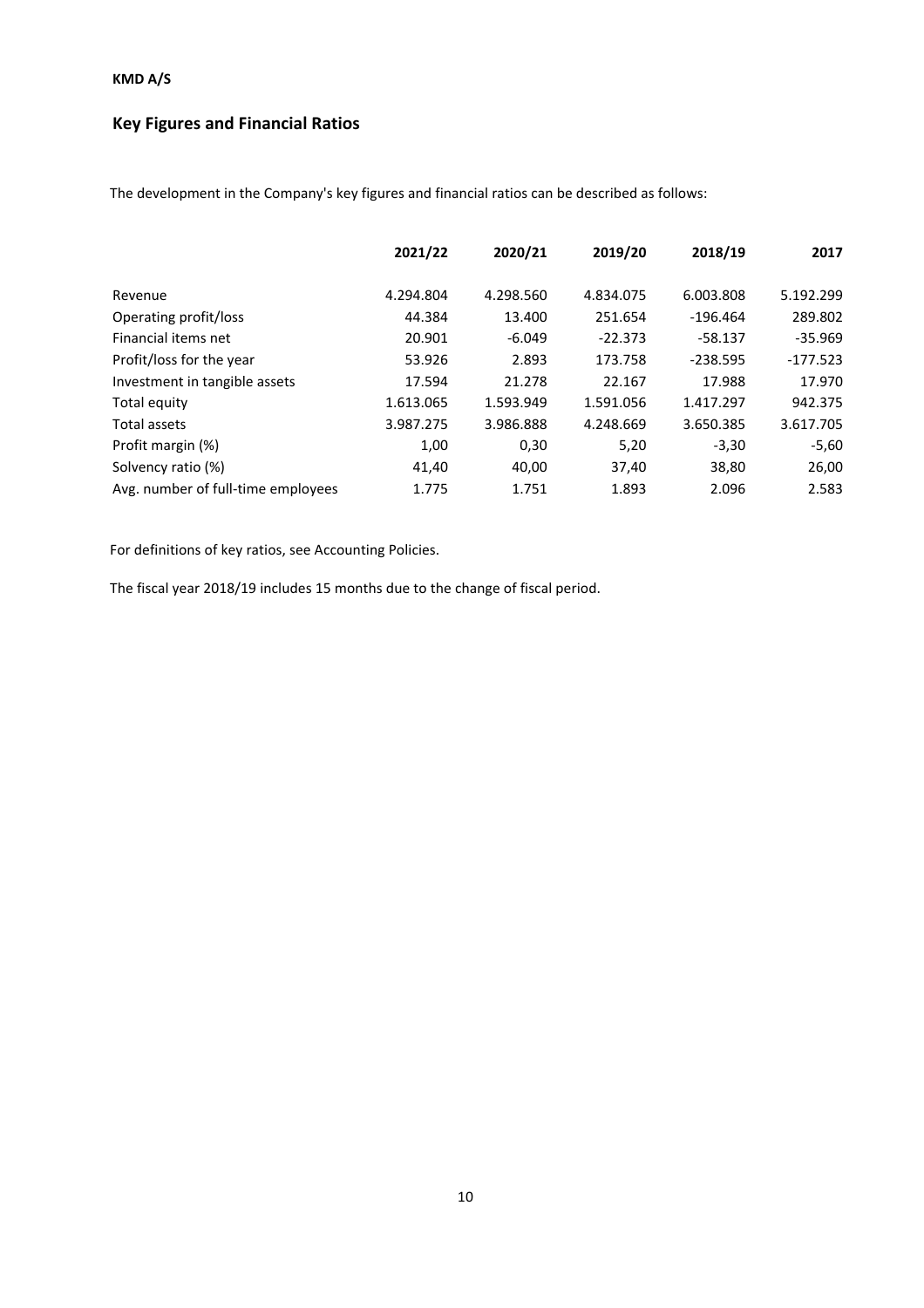### **Income Statement**

|                                                   | <b>Note</b>    | 2021/22<br><b>DKK'000</b> | 2020/21<br><b>DKK'000</b> |
|---------------------------------------------------|----------------|---------------------------|---------------------------|
|                                                   |                |                           |                           |
| Revenue                                           | 1              | 4.294.804                 | 4.298.560                 |
| Other operating income                            |                | 750                       | 750                       |
| Other external expenses                           |                | $-2.653.196$              | $-2.498.710$              |
| Staff expenses                                    | $\overline{2}$ | $-1.411.233$              | $-1.371.467$              |
| Depreciation, amortisation expense and impairment |                |                           |                           |
| losses                                            |                | $-186.741$                | $-415.733$                |
| Profit from ordinary operating activities         |                | 44.384                    | 13.400                    |
| Income from investments in group enterprises      |                | 37.248                    | 11.230                    |
| Financial income                                  | 3              | 18.285                    | 9.663                     |
| Financial expenses                                | 4              | $-34.632$                 | $-26.942$                 |
| <b>Profit before tax</b>                          |                | 65.285                    | 7.351                     |
| Tax expense for the year                          | 5              | $-11.359$                 | $-4.458$                  |
| Profit for the year                               | 6              | 53.926                    | 2.893                     |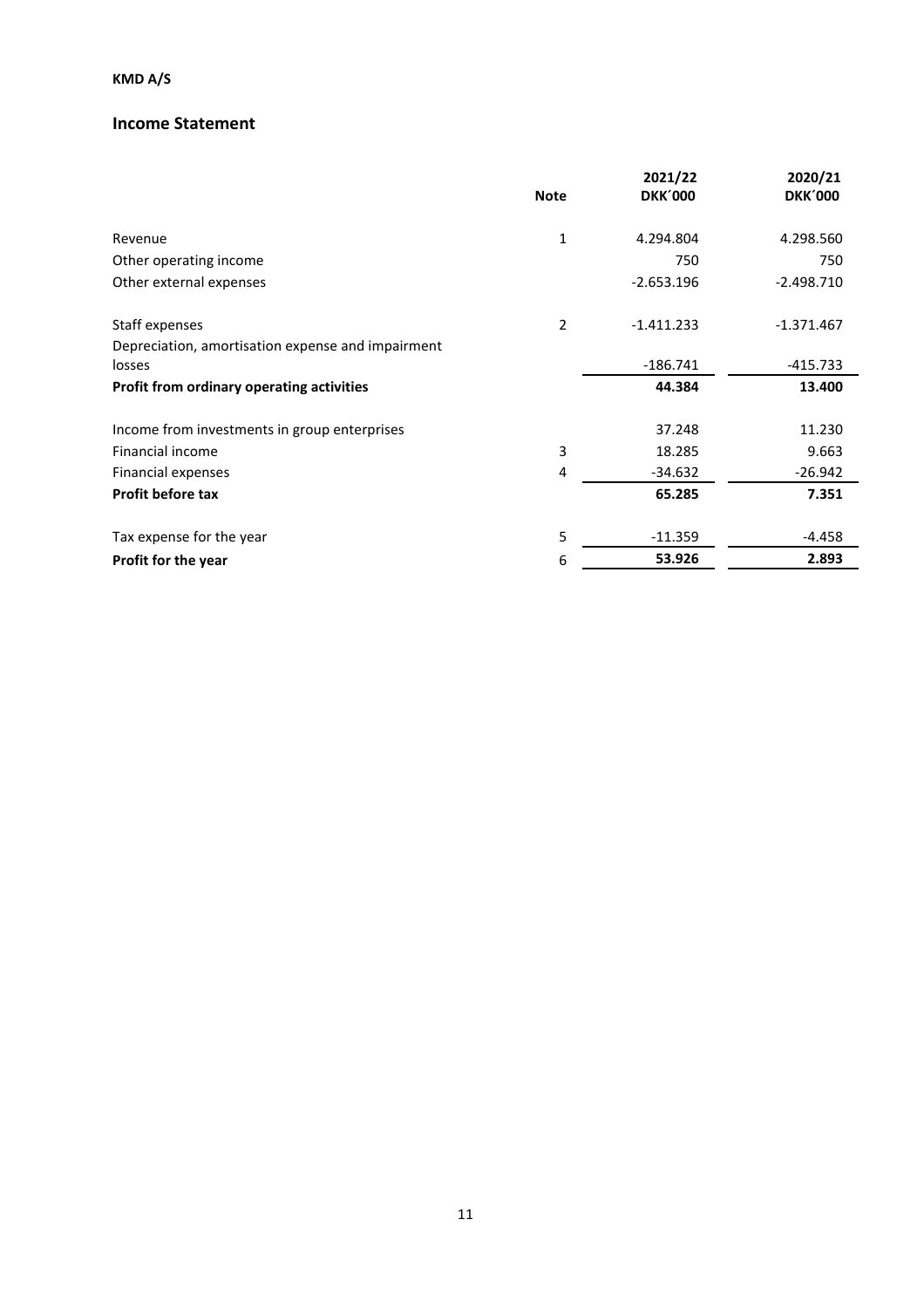# **Balance Sheet as of 31 March**

|                                                   |                | 2022           | 2021           |
|---------------------------------------------------|----------------|----------------|----------------|
|                                                   | <b>Note</b>    | <b>DKK'000</b> | <b>DKK'000</b> |
| <b>Assets</b>                                     |                |                |                |
| Completed development projects                    | $\overline{7}$ | 403.105        | 355.919        |
| Software                                          | 8              | 2.634          | 4.463          |
| Customer relationships                            | 9              | 0              | 1.009          |
| Goodwill                                          | 10             | 86.225         | 112.967        |
| Development projects in progress                  | 11             | 149.356        | 189.815        |
| Intangible assets                                 |                | 641.320        | 664.173        |
| Land and buildings                                | 12             | 45.136         | 46.759         |
| Plant and machinery                               | 13             | 527            | 918            |
| Fixtures, fittings, tools and equipment           | 14             | 19.633         | 18.176         |
| Leasehold improvements                            | 15             | 44.890         | 44.468         |
| Property, plant and equipment                     |                | 110.186        | 110.321        |
| Investments in group enterprises                  | 16, 17         | 1.437.781      | 1.439.654      |
| Deposits                                          | 18             | 39.231         | 38.499         |
| <b>Investments</b>                                |                | 1.477.012      | 1.478.153      |
| <b>Fixed assets</b>                               |                | 2.228.518      | 2.252.647      |
| <b>Inventories</b>                                |                | 6.163          | 4.635          |
| Short-term trade receivables                      |                | 423.888        | 307.043        |
| Contract work in progress                         | 19             | 342.966        | 350.104        |
| Short-term receivables from group enterprises     |                | 288.946        | 402.040        |
| Short-term tax receivables from group enterprises |                | 2.781          | 0              |
| Other short-term receivables                      |                | 35.851         | 39.981         |
| Prepaid costs                                     | 20             | 485.423        | 453.663        |
| <b>Receivables</b>                                |                | 1.579.855      | 1.552.831      |
| Cash and cash equivalents                         |                | 172.739        | 176.775        |
| <b>Current assets</b>                             |                | 1.758.757      | 1.734.241      |
| <b>Assets</b>                                     |                | 3.987.275      | 3.986.888      |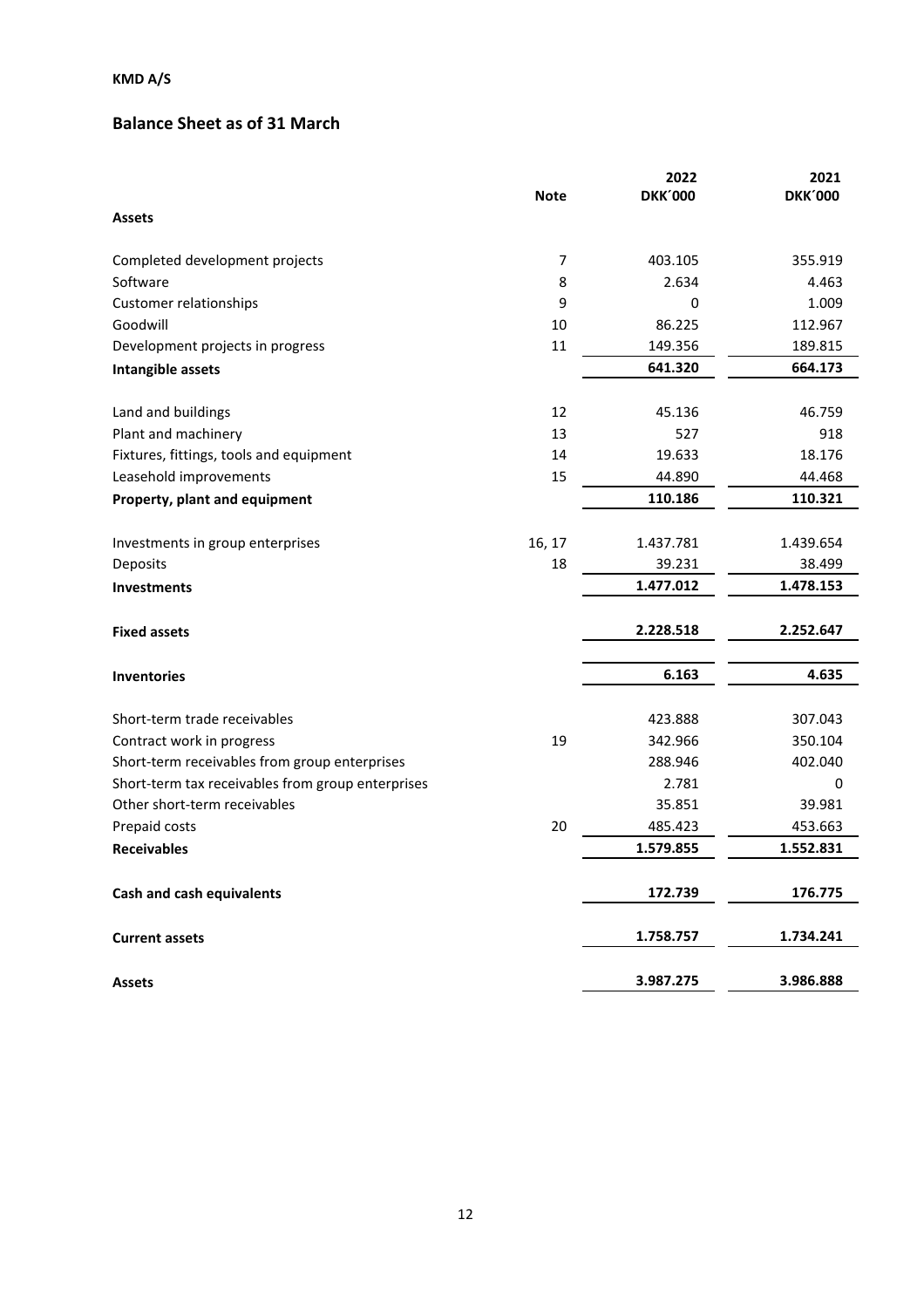# **Balance Sheet as of 31 March**

|                                                            | <b>Note</b> | 2022<br><b>DKK'000</b> | 2021<br><b>DKK'000</b> |
|------------------------------------------------------------|-------------|------------------------|------------------------|
| <b>Liabilities and equity</b>                              |             |                        |                        |
| Share capital                                              |             | 240.000                | 240.000                |
| Reserve for development costs                              |             | 421.544                | 421.906                |
| Retained earnings                                          |             | 923.521                | 932.043                |
| Proposed dividend                                          |             | 28.000                 | 0                      |
| <b>Equity</b>                                              |             | 1.613.065              | 1.593.949              |
| Provisions for deferred tax                                | 21          | 91.854                 | 64.187                 |
| Other provisions                                           | 22          | 95.686                 | 157.394                |
| <b>Provisions</b>                                          |             | 187.540                | 221.581                |
| Payables to group enterprises                              |             | 13.000                 | 18.200                 |
| <b>Trade Payables</b>                                      |             | 86.570                 | 158.459                |
| Other payables                                             |             | 155.590                | 154.573                |
| Lease liabilities                                          |             | 0                      | 4.300                  |
| Long-term liabilities other than provisions                | 23          | 255.160                | 335.532                |
| Short-term part of long-term liabilities other than        |             |                        |                        |
| provisions                                                 | 23          | 8.568                  | 21.150                 |
| Short-term part of long-term liabilities group enterprises | 23          | 5.200                  | 5.200                  |
| Prepayments received from customers                        |             | 14.116                 | 24.163                 |
| Prepayments received for work in progress                  |             | 44.486                 | 100.736                |
| Trade payables                                             |             | 903.779                | 835.498                |
| Payables to group enterprises                              |             | 604.552                | 494.844                |
| Tax payables                                               |             | 0                      | 15.409                 |
| Other payables                                             |             | 264.933                | 288.496                |
| Deferred income                                            | 24          | 85.876                 | 50.330                 |
| Short-term liabilities other than provisions               |             | 1.931.510              | 1.835.826              |
| Liabilities other than provisions within the business      |             | 2.186.670              | 2.171.358              |
| <b>Liabilities and equity</b>                              |             | 3.987.275              | 3.986.888              |
| Financial risks                                            | 25          |                        |                        |
| Significant events occurring after end of reporting period | 26          |                        |                        |
| Significant assessments and accounting estimates           | 27          |                        |                        |
| Contingent liabilities                                     | 28          |                        |                        |
| Lease obligations                                          | 29          |                        |                        |
| <b>Related parties</b>                                     | 30          |                        |                        |
| Fees for auditors elected on the general meeting           | 31          |                        |                        |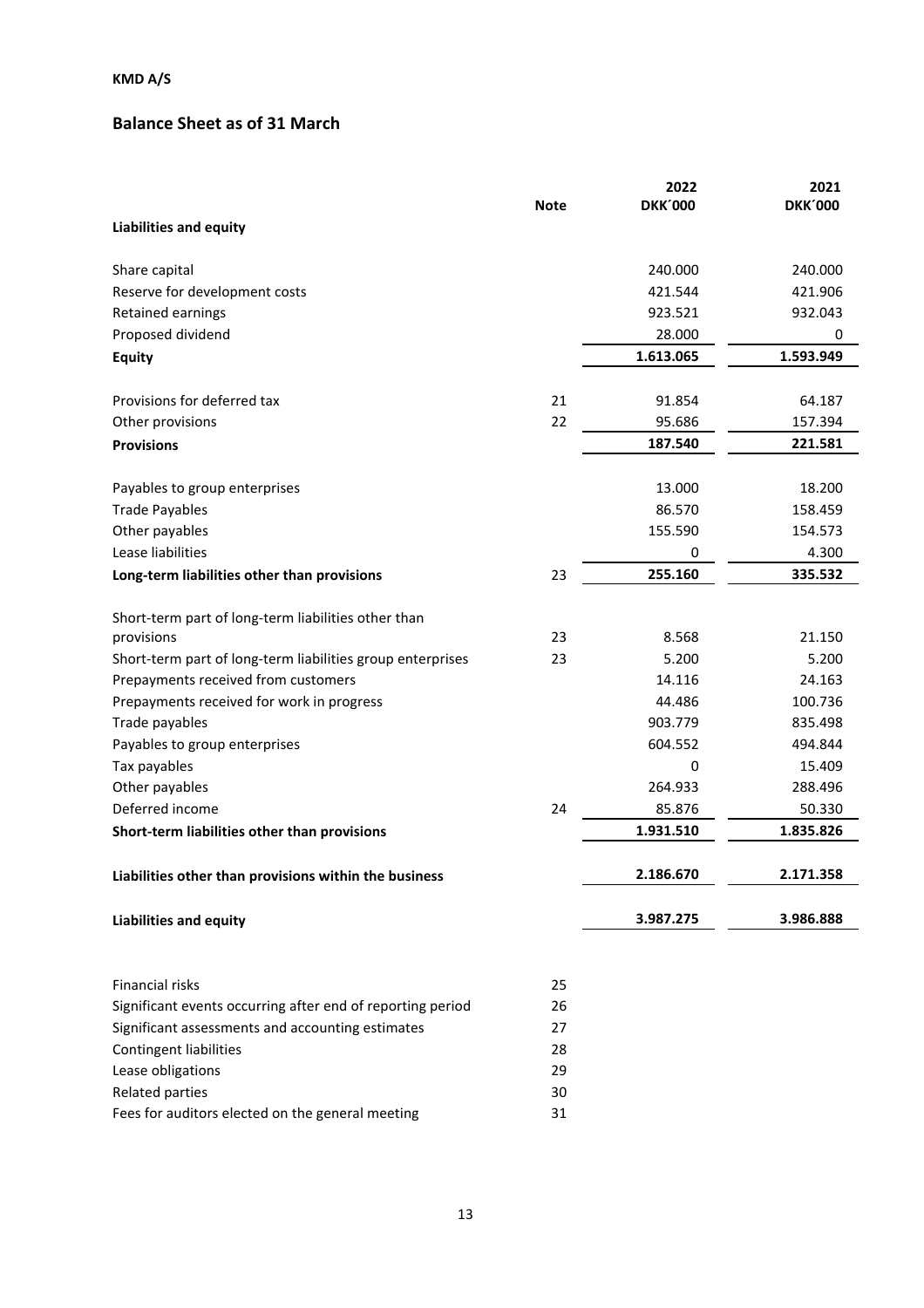# **Statement of changes in Equity**

### DKK´000

|                                          |              | Reserve     |           | Proposed   |              |
|------------------------------------------|--------------|-------------|-----------|------------|--------------|
|                                          |              | for         |           | dividend   |              |
|                                          | <b>Share</b> | Development | Retained  | recognised |              |
|                                          | capital      | costs       | earnings  | in equity  | <b>Total</b> |
| Equity 1 April 2021                      | 240.000      | 421.906     | 932.043   | 0          | 1.593.949    |
| Change of equity through mergers and     |              |             |           |            |              |
| business combinations                    | 0            | 0           | $-24.951$ | 0          | $-24.951$    |
| Contribrution from shareholder           | 0            | 0           | 2.141     | 0          | 2.141        |
| Extraordinary dividends during the year  | 0            | 0           | $-12.000$ | 0          | $-12.000$    |
| Proposed dividend for the financial year | 0            | $\Omega$    | $-28.000$ | 28.000     | 0            |
| Profit (loss)                            | 0            | $-362$      | 54.288    | 0          | 53.926       |
| Equity 31 March 2022                     | 240.000      | 421.544     | 923.521   | 28.000     | 1.613.065    |

The share capital has remained unchanged for the last 5 years. The share capital comprise 1 share class.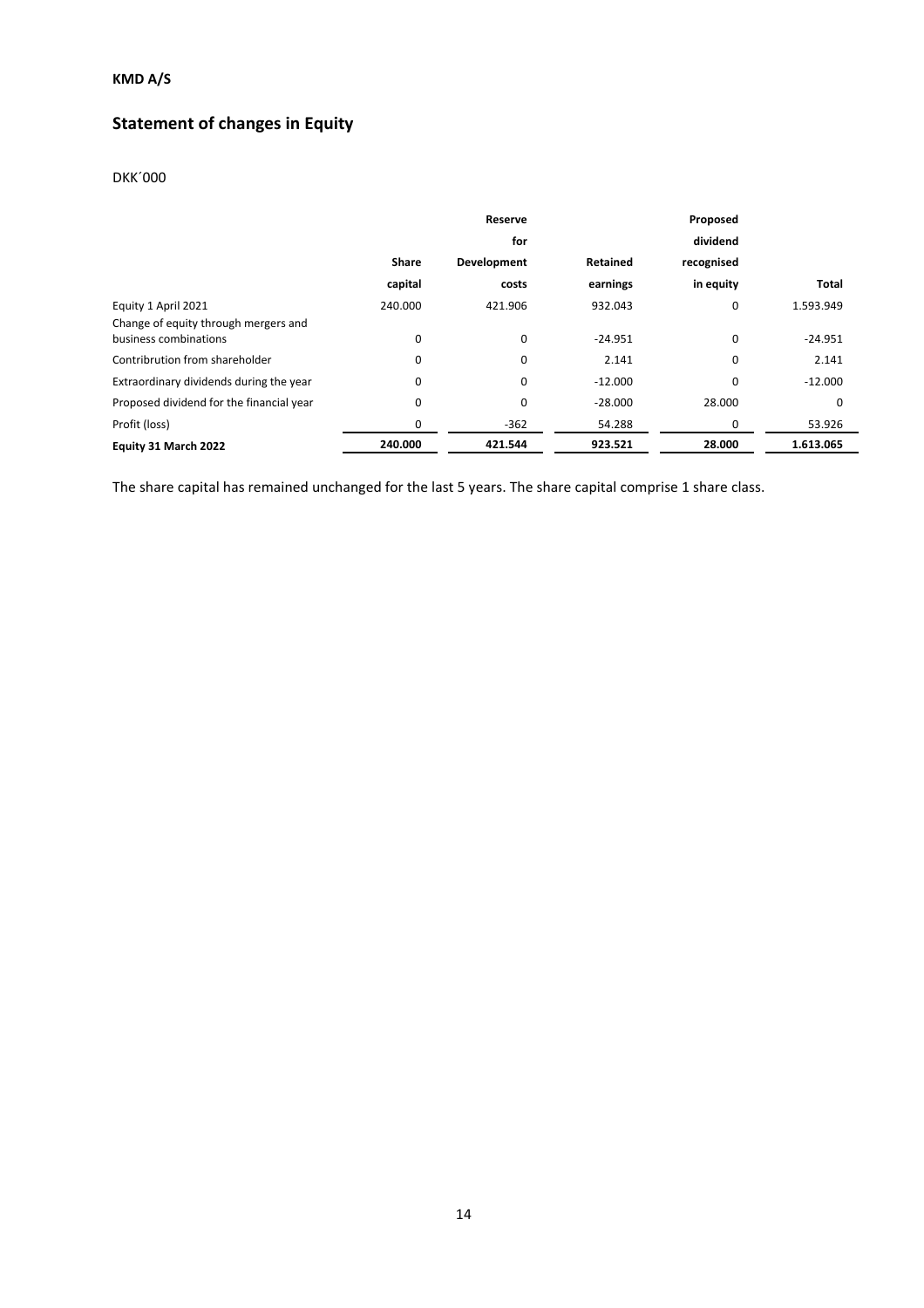#### **Reporting Class**

The annual report of KMD A/S for 2021/22 has been presented in accordance with the provisions of the Danish Financial Statements Act applying to large enterprises of reporting class C.

The Company has decided not to include an cash flow statement due to Danish Financial Statements Act §86, 4.

The accounting policies applied remain unchanged from last year.

#### **Intra-group business combinations**

The uniting-of-interests method has been applied to the merger between KMD A/S and KMD Holding ApS since the entities are controlled by the same parent company. The uniting of interests is considered completed as from 1 April 2021 without restatement of comparative figures. Differences between the agreed consideration and the carrying amount of the acquired entity is recognised in equity.

#### **Consolidated Financial Statements**

With reference to § 112 of the Danish Financial Statements Act, no Consolidated Financial Statement have been prepared because the Group enterprises are subsidiaries of a higher-ranking group.

#### **Reporting currency**

The annual report is presented in Danish Kroner.

#### **Translation policies**

Transactions in foreign currencies are translated into DKK at the exchange rate prevailing at the date of transaction. Monetary assets and liabilities in foreign currencies are translated into DKK based on the exchange rates prevailing at the balance sheet day. Realised and unrealised foreign exchange gains and losses are included in the income statement under financial income and expenses.

### **General information**

#### **Basis of recognition and measurement**

Income is recognised in the income statement as it is earned, including value adjustments of financial assets and liabilities that are measured at fair value or amortized cost. Moreover, all expenses incurred to achieve the earnings for the year are recognised in the income statement, including depreciation, amortization, impairment losses and provisions as well as reversals due to changed accounting estimates of amounts that have previously been recognised in the income statement.

Assets are recognised in the balance sheet when it is probable that future economic benefits attributable to the asset will accrue to the Company, and the value of the asset can be measured reliably.

Liabilities are recognised in the balance sheet when it is probable that future economic benefits attributable to the asset will flow out of the Company, and the value of the liability can be measured reliably.

At initial recognition, assets and liabilities are measured at cost. Subsequently, assets and liabilities are measured as described for each item below.

Certain financial assets and liabilities are measured at amortised cost, which involves the recognition of a constant effective interest rate over the term. Amortised cost is calculated as original cost less repayments and with the addition/deduction of the accumulated amortisation of the difference between the cost and the nominal amount. This way, exchange losses and gains are allocated over the term.

In connection with recognition and measurement, consideration is given to predictable losses and risks occurring prior to the presentation of the financial statement, i.e. losses and risks which prove or disprove matters which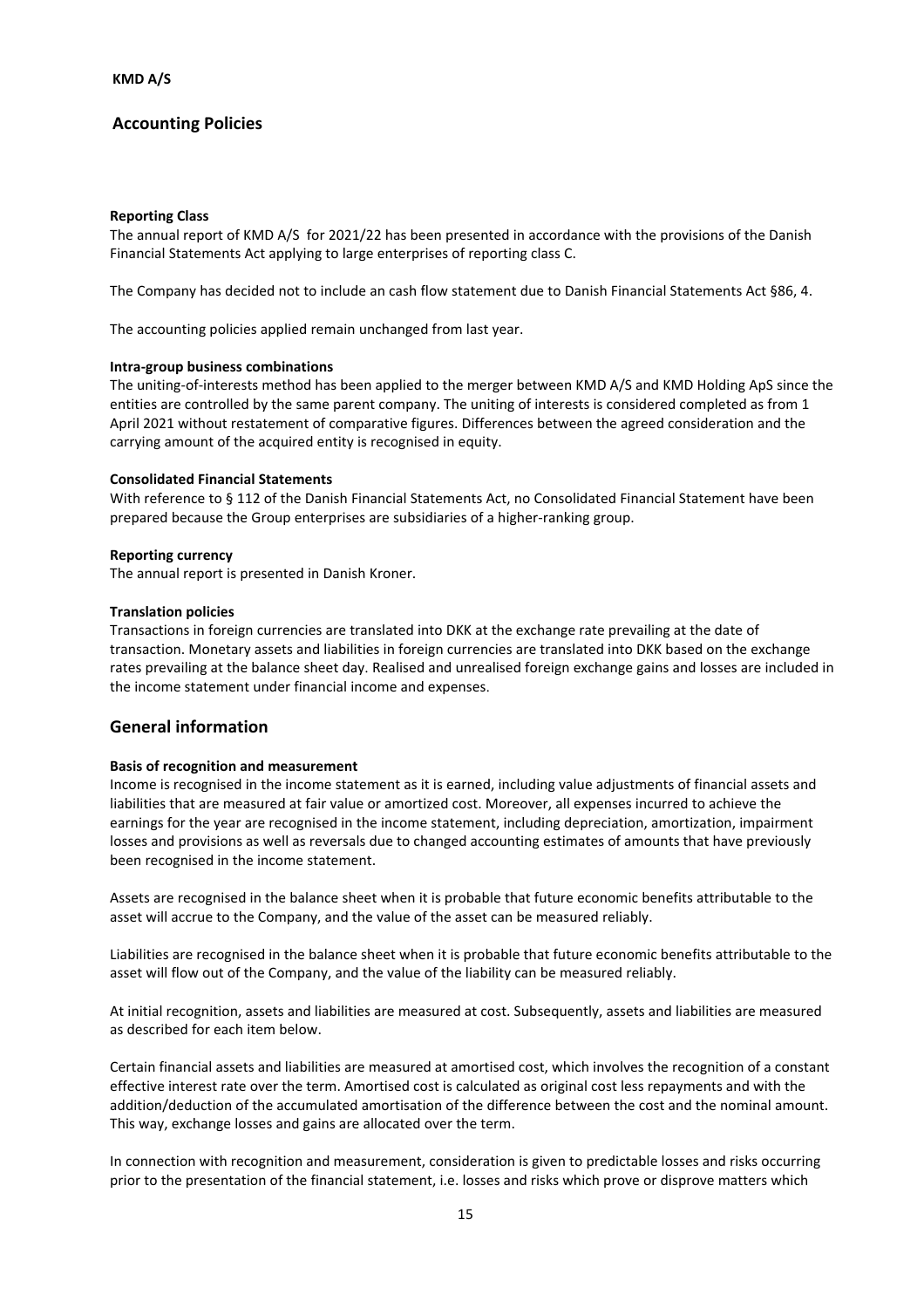exist at the balance sheet date.

#### **Income statement**

#### **Revenue**

Revenue is measured based on the consideration to which the Company expects to be entitled in a contract with a customer and excludes amounts collected on behalf of third parties.

Revenue can be recognized over time or at a point in time. Revenue is recognized over time, when an asset on behalf of a customer is created with no alternative use and KMD has enforceable right to the payment for the performance completed year to date, or the customer obtains control of a service and has the ability to direct the use and obtain the benefit from the service.

The company's primary service offereings include information technology consulting services and operations solutions. Consulting services are generally provided on either a time-and-material basis or as fixed price contract basis. Revenue from time-and-material contracts is recognized as hours are delivered and direct expenses are incurred. Revenue from fixed-price-contracts is recognized under the percentage of the total estimated costs of hours to fulfill the contract.

Revenue from operation solutions is recognized over time in the period the solutions are provided, wich will either be based on output meassures or using hte straight-line-method over the term of the contracts.

License and royalty income is recognised at the time where the underlying transaction was performed.

#### **Other operating income**

Other operating income comprises items of a secondary nature to the activities of the enterprises, including profits on sale of intangible and tangible assets.

#### **Other external expenses**

Other external expenses include expenses for distribution, sales, advertising, administration, premises, bad debts, operating leasing expenses etc.

#### **Staff costs**

Staff costs include wages and salaries including compensated absence and pension to the Companies employees, as well as other social security contributions etc. The item is deducted from refunds from public authorities.

#### **Amortisation and impairment of tangible and intangible assets**

Amortization and impairment of intangible assets, property, plant and equipment has been performed based on a continuing assessment of the useful life of the assets in the Company. Non-current assets are amortized on a straight line basis, based on cost, on the basis of the following assessment of useful life and residual values:

|                                         | Usefull life |
|-----------------------------------------|--------------|
| Completed development projects          | 3-8 years    |
| Customer relationships and software     | 3-8 years    |
| Goodwill                                | 10 years     |
| Land and buildings                      | 20-50 years  |
| Plant and machinery                     | 2-5 years    |
| Fixtures, fittings, tools and equipment | $3-10$ years |
| Leasehold improvements                  | 5 years      |

Land is not amortized.

Profit or loss resulting from the sale of intangible assets or property, plant and equipment is determined as the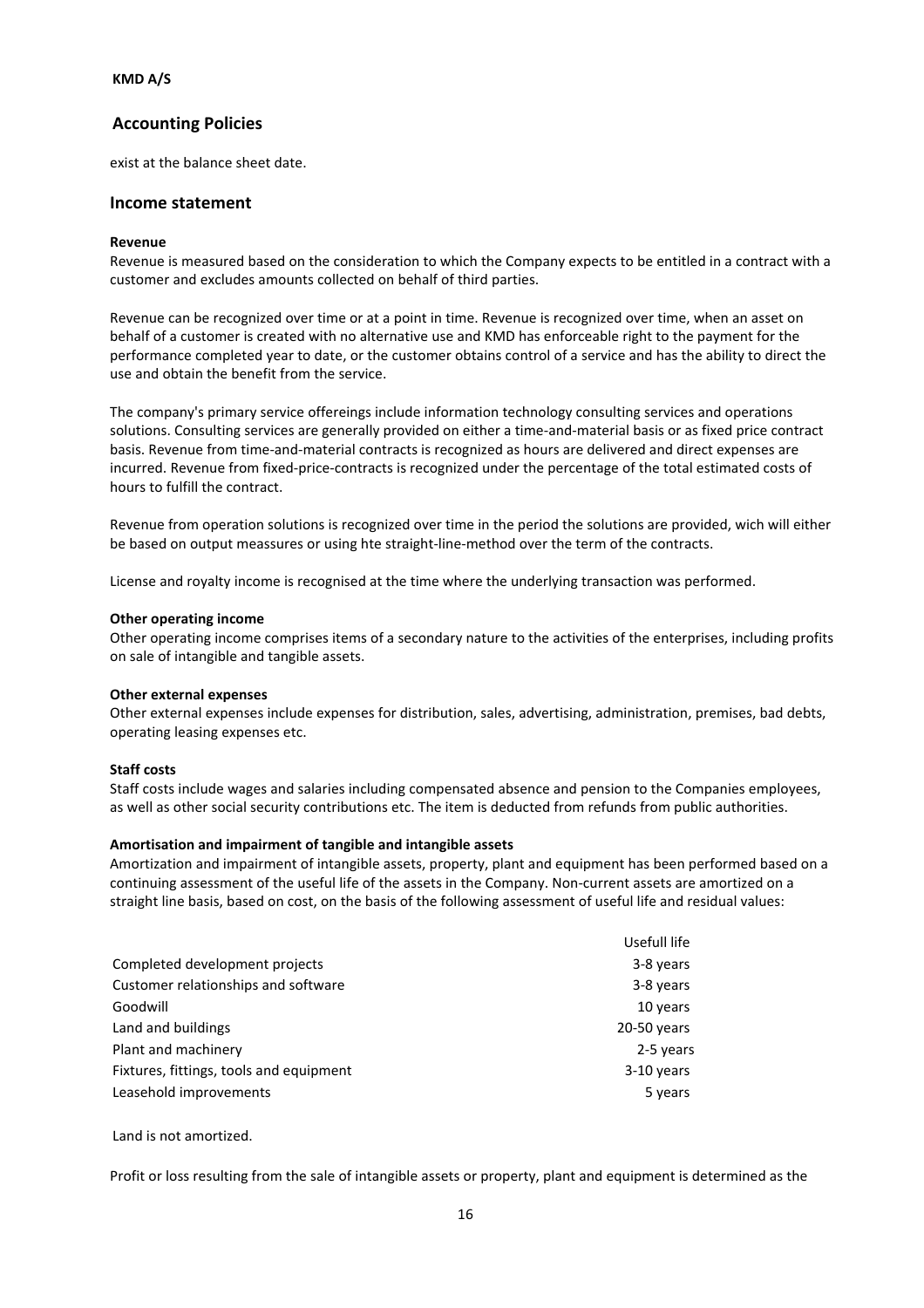difference between the selling price less selling costs and the carrying amount at the date of sale, and is recognised in the income statement under depreciation and amortization expenses.

#### **Income from investments in group enterprises**

Income from equity investments comprises dividends received from group enterprises and associates so far as they do not exceed the accumulated earnings in the group enterprise or the associate during the ownership period.

Dividends from investments in subsidiaries are recognised as income from investments in the financial year in which the dividends are declared.

#### **Financial income and expenses**

Financial income and expenses are recognised in the income statement based at the amounts that concern the financial year. Financial income and expenses include interest revenue and expenses, financial expenses of finance leases, realised and unrealised capital gains and losses regarding securities, accounts payable and transactions in foreign currencies, and surcharges and allowances under the advance-payment of tax scheme.

#### **Tax on net profit for the year**

Tax on net profit/loss for the year comprises current tax on expected taxable income of the year and the year's adjustment of deferred tax less the part of the tax of the year that relates to changes in equity. Current and deferred tax regarding changes in equity is recognised directly in equity.

The Company and the Danish group companies are taxed jointly. The Danish income tax is distributed between profit- and loss-making Danish enterprises in relation to their taxable income (full distribution).

#### **Balance sheet**

#### **Intangible assets**

Acquired goodwill is measured at cost on initial recognition and subsequently at cost less accumulated amortization and impairment losses.

An impairment test of goodwill is performed in the event of indications of a decrease in value. The impairment test is performed for the activity or the business area to which the goodwill relates. Goodwill is written down to the higher of the value in use and the net selling price for the activity or business area to which the goodwill relates (recoverable amount) in the event that this one is lower than the carrying amount.

Other intangible assets, including licenses and acquired rights etc., are measured at cost less accumulated amortization and impairment losses.

Clearly defined and identifiable development projects where the technical rate of utilisation, sufficient resources and a potential future market or development potential in the Company are provable and where the intention is to manufacture, market or use the product or process are recognised as intangible assets if the value in use can be determined reliably and it is sufficiently certain that future earnings can cover production, sales and administration costs as well as total development costs.

Other development costs are recognised as costs in the Income Statement as they incur.

Development costs comprise costs, including wages, salaries and amortisation, that are directly or indirectly attributable to the development activities of the enterprise and meet the recognition criteria.

Capitalised development costs are measured at cost on initial recognition and subsequently at the lower of cost less accumulated amortisation and the recoverable amount.

An impairment test of acquired intangible assets is performed in the event of indications of a decrease in value. Furthermore, annual impairment tests are performed for ongoing and activated development projects, if any. The impairment test is performed for each individual asset and group of assets, respectively. The assets are written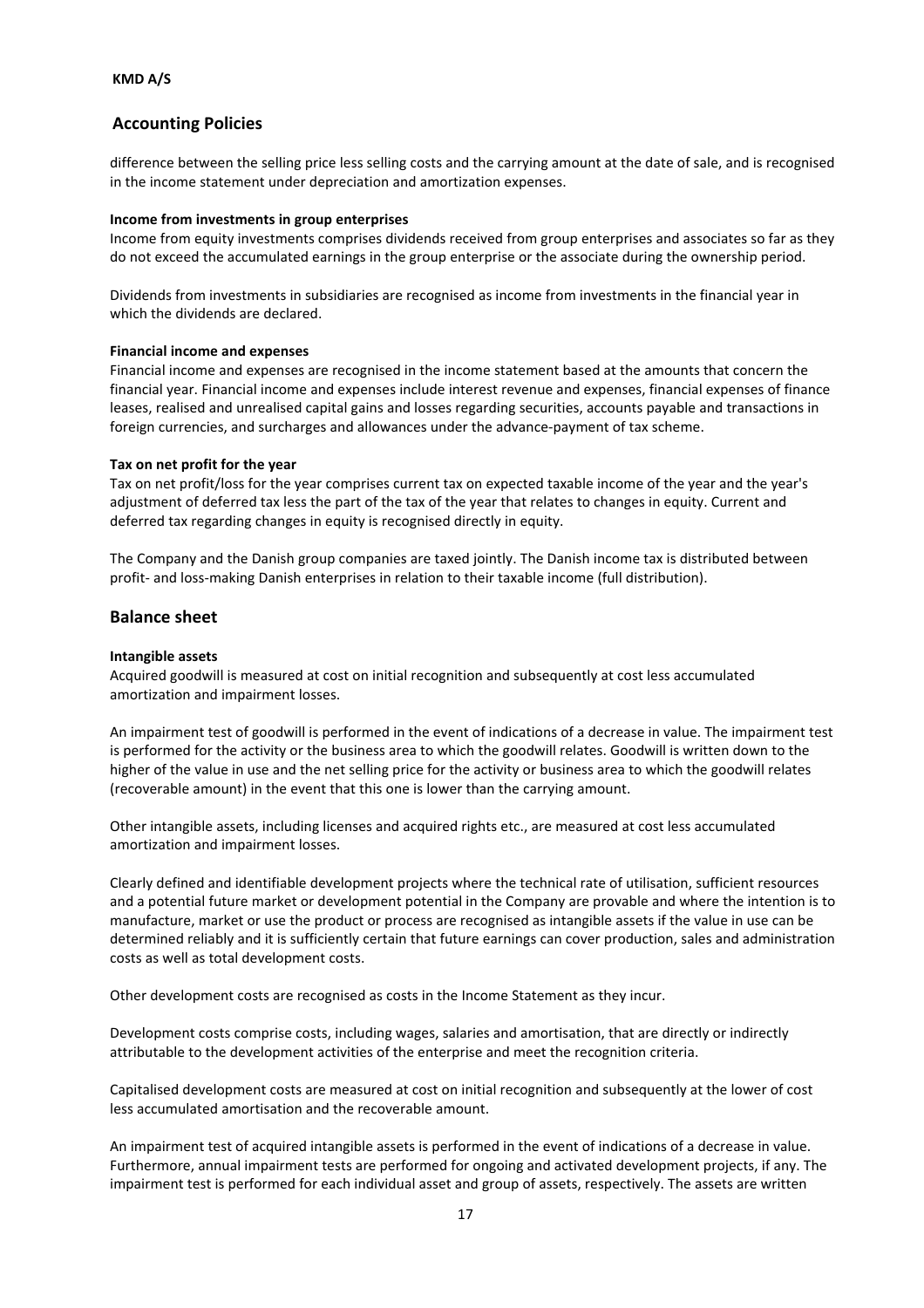down to the higher of the asset's or asset group's value in use and the net selling price (recoverable amount) in the event that this one is lower than the carrying amount.

#### **Tangible assets**

Tangible assets are measured at cost on initial recognition and subsequently at cost less accumulated depreciation and impairment losses.

The depreciable amount is calculated taking into consideration the residual value of the asset at the end of its useful life, reduced by impairment losses, if any. The depreciation period and the residual value are determined at the data of acquisition. If the residual value exceeds the carrying amount of the asset, depreciation is discontinued.

In case of changes in depreciation period or residual value, the effect of a change in depreciation period is recognised prospectively in accounting estimates.

Cost includes the purchase price and expenses directly related to the acquisition until the time when the asset is ready for use. The cost of self-constructed assets includes costs for materials, components, subcontractors, direct payroll costs and indirect production costs.

The cost of composite asset is disaggregated into components, which are separately depreciated if the useful lives of the individual component differ.

The carrying amounts of property plant and equipment are tested annually to determine whether there is any indication of impairment other than what is expressed by amortization and depreciation. If so, the assets are tested for impairment to determine whether the recoverable amounts are lower than the carrying amounts and the relevant assets are written down to such lower recoverable amounts. An impairment test is carried out annually of ongoing development projects, whether or not there is any indication of impairment.

The recoverable amount of an asset is determined as the higher of the net sales price and the value in use. Where the recoverable amount of the individual assets cannot be determined, the assets are grouped together into the smallest group of assets that can be estimated to determine an aggregate reliable recoverable amount for those units.

#### **Investments in group enterprises**

Equity investments in subsidiaries are measured at cost. Dividends that exceed accumulated earnings of the subsidiaries during the ownership period are treated as a reduction of the cost. If cost exceeds the net realizable value, a write-down to this lower value will be performed.

#### **Deposits**

Deposits are measured at cost.

#### **Inventories**

Inventories are measured at cost on the basis of the FIFO principle. Where the net realizable value is lower than cost, the inventories are written down to this lower value.

The net realizable value of inventories is calculated as the selling price less costs of completion and costs incurred to make the sale. The value is determined taking into account the negotiability of inventories, obsolescence and expected development in sales price.

#### **Receivables**

Receivables are measured at amortized cost which usually corresponds to the nominal value. The value is reduced by write-downs for expected bad debts.

Impairment of accounts receivables past due is established on individual assessment of receivables.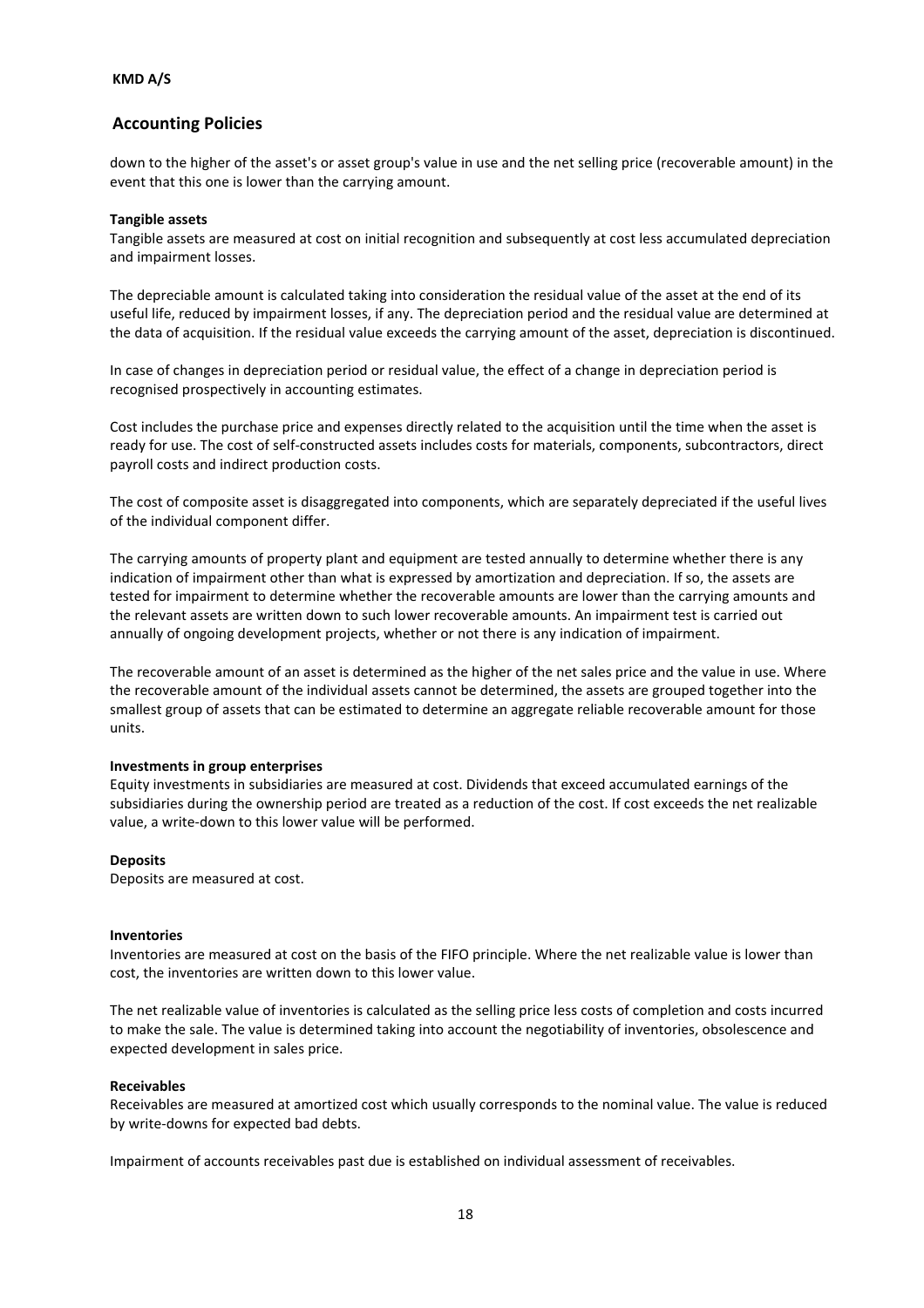#### **Contract work in progress**

Contract work in progress are measured at the selling price of the work performed. The selling price is measured on the basis of the stage of completion at the balance sheet date and the estimated total income from the individual work in progress. The stage of completion is determined on the basis of costs incurred in relation to expected total costs.

When the selling price of a construction contract cannot be estimated reliably, the selling price is measured at the lower of costs incurred an net realisable valude. The individual construction contract is recognised in the balance sheet as receivables or payables, respectively.

Net assets comprise the total of construction contracts where the selling price of the work performed exceeds progress billings. Net liabilities comprise the total of construction contracts where progress billings exceed the selling price.

#### **Prepaid costs**

Prepaid costs recognised in assets comprises prepaid costs regarding subsequent financial years.

#### **Cash and cash equivalents**

Cash and cash equivalents comprise cash at bank and in hand as well as short-term securities with a term of less than three months which can be converted directly into cash at bank and in hand and involve only an insignificant risk of value changes.

#### **Equity**

Proposed dividend for the year is recognised as a separate item in equity.

#### **Reserve for development costs**

Reserve for development cost includes capitalized development costs less tax effect. The reserve is not available for the payment of dividends or cover of losses. The reserve is deducted or dissolved by depreciation, amortization and impairment losses on capitalized development projects.

Deductions are made of transfers from distributable reserves.

### **Provisions**

### **Deferred tax**

Deferred tax and the associated adjustments for the year are determined according to the balance-sheet liability method as the tax base of all temporary differences between carrying amounts and the tax bases of assets and liabilities.

Deferred tax assets, including the tax base of tax losses allowed for carryforward, are recognised at the value at which they are expected to be used, either by elimination in tax on future earnings or by set-off against deferred tax liabilities in enterprises within the same legal entity and jurisdiction.

Deferred tax is measured on the basis of the tax rules and tax rates that will be effective under the legislation applicable at the balance sheet date when the deferred tax is expected to crystallise as current tax.

#### **Other provisions**

Other provisions comprise expected costs of warranty commitments, loss on work in progress, restructuring, etc. Other provisions are recognised when the Company has a legal or actual obligation as a result of a past event, and it is likely that settlement will result in the company spending financial resources.

#### **Current tax liabilities**

Current tax liabilities and current tax receivables are recognised in the balance sheet as estimated income tax charge for the year, adjusted for prior-year taxes and tax paid on account.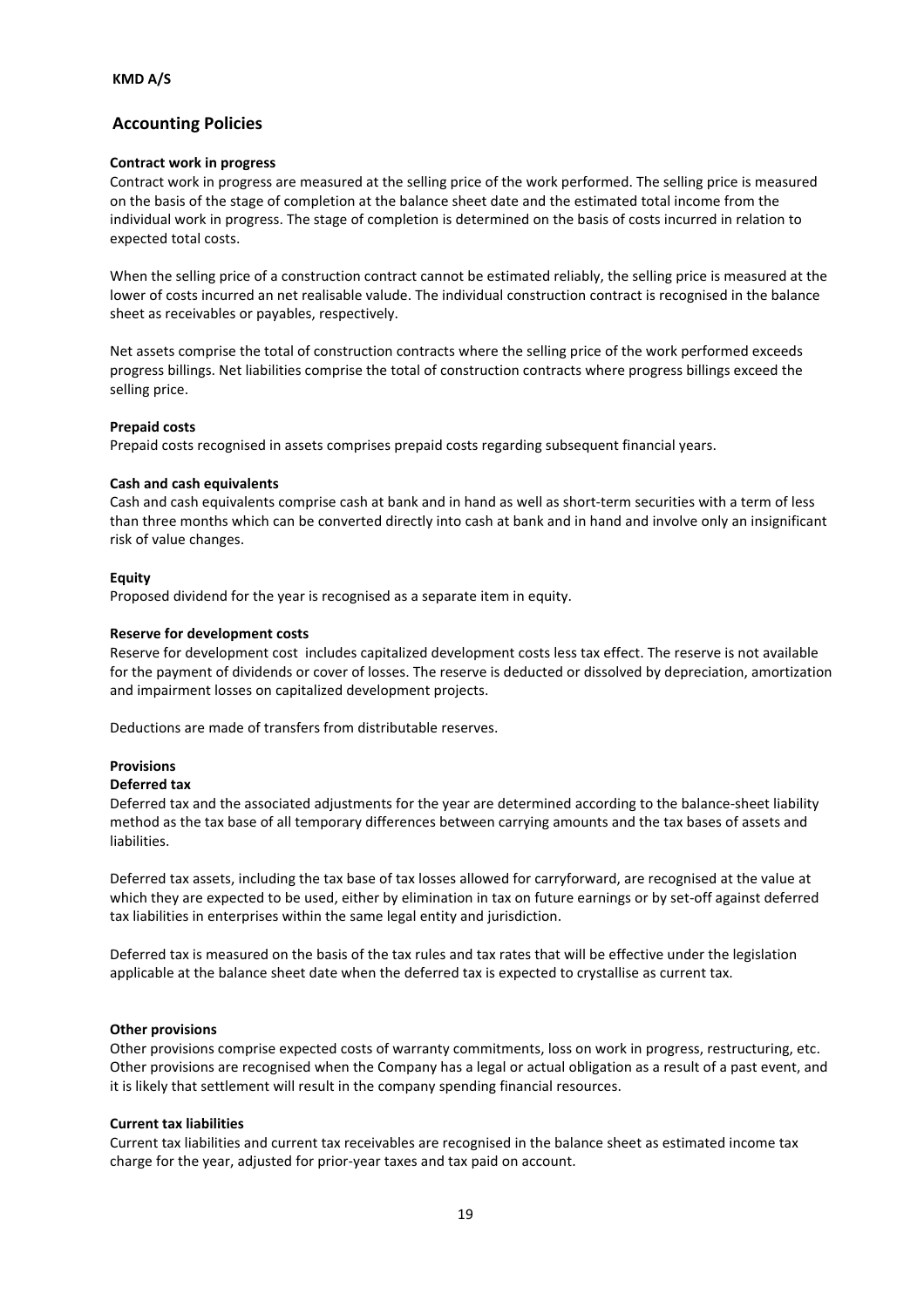#### **Financial liabilities**

Financial liabilities are recognised initially at the proceeds received net of transaction expenses incurred. In subsequent periods, financial liabilities are measured at amortized cost, corresponding to the capitalized value using the effective interest method, so that the difference between the proceeds and the nominal value is recognised in the income statement over the life of the financial instrument.

#### **Other payables**

Other payables comprising deposits, trade payables and other accounts payable, are measured at amortised cost, which usually corresponds to the nominal value.

#### **Deferred income entered as liabilities**

Deferred income entered as liabilities consist of payments received regarding income in the subsequent financial years, when the revenue recognition criterias are met.

#### **Contingent assets and liabilities**

Contingent assets and liabilities are not recognised in the Balance Sheet but appear only in the notes.

### **Explanation of financial ratios**

Profit margin

| = | Operating profit (EBIT) X 100 |
|---|-------------------------------|
|   | Revenue                       |
|   | The the Line and Change       |

Solvenciy ratio (%) and the solvenciy ratio (%) and the solvenciy ratio (%) and the solvencies of  $\overline{z}$ 

Total liabilities and equity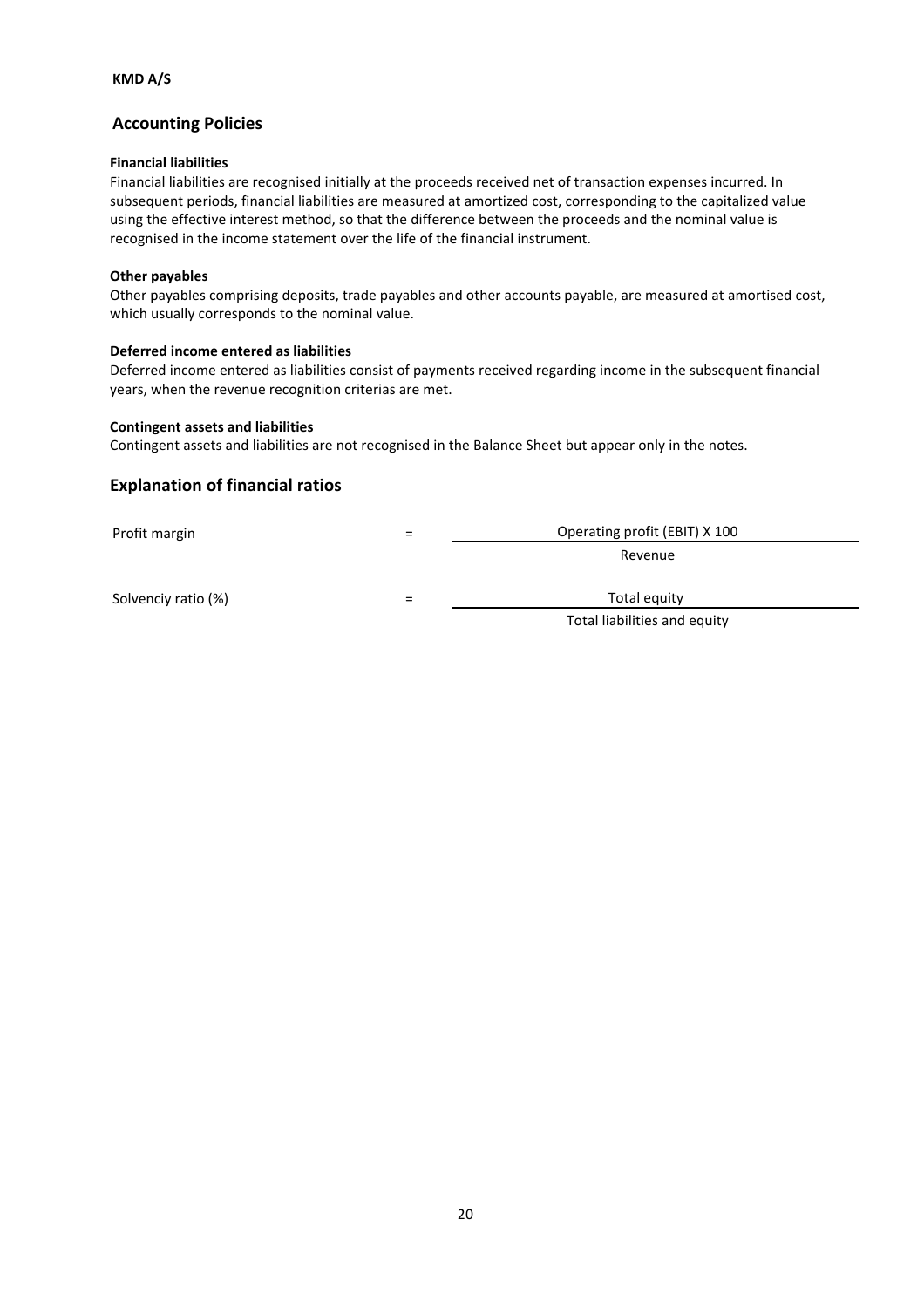# **Notes**

### **1. Revenue**

|                                         | 2021/22        | 2020/21        |
|-----------------------------------------|----------------|----------------|
|                                         | <b>DKK'000</b> | <b>DKK'000</b> |
| <b>Segment Information</b>              |                |                |
| Local government                        | 2.058.461      | 2.141.253      |
| Central government                      | 929.445        | 873.017        |
| Business / Private                      | 1.306.898      | 1.284.290      |
| Revenue                                 | 4.294.804      | 4.298.560      |
| 2. Staff expenses                       |                |                |
| Wages and salaries                      | 1.286.544      | 1.249.604      |
| Post-employment benefit expense         | 112.285        | 114.665        |
| Social security contributions           | 12.404         | 7.198          |
|                                         | 1.411.233      | 1.371.467      |
| Hereof remuneration to management       |                |                |
| Management                              | 12.437         | 11.859         |
| <b>Board of directors</b>               | 1.194          | 1.194          |
|                                         | 13.631         | 13.053         |
| Average number of employees             | 1.775          | 1.751          |
| 3. Financial income                     |                |                |
| Financial income from group entreprises | 2.771          | 2.682          |
| Other financial income                  | 15.514         | 6.981          |
|                                         | 18.285         | 9.663          |
| 4. Financial expenses                   |                |                |
| Financial expenses to group enterprises | 5.950          | 3.871          |
| Other financial expenses                | 28.682         | 23.071         |
|                                         | 34.632         | 26.942         |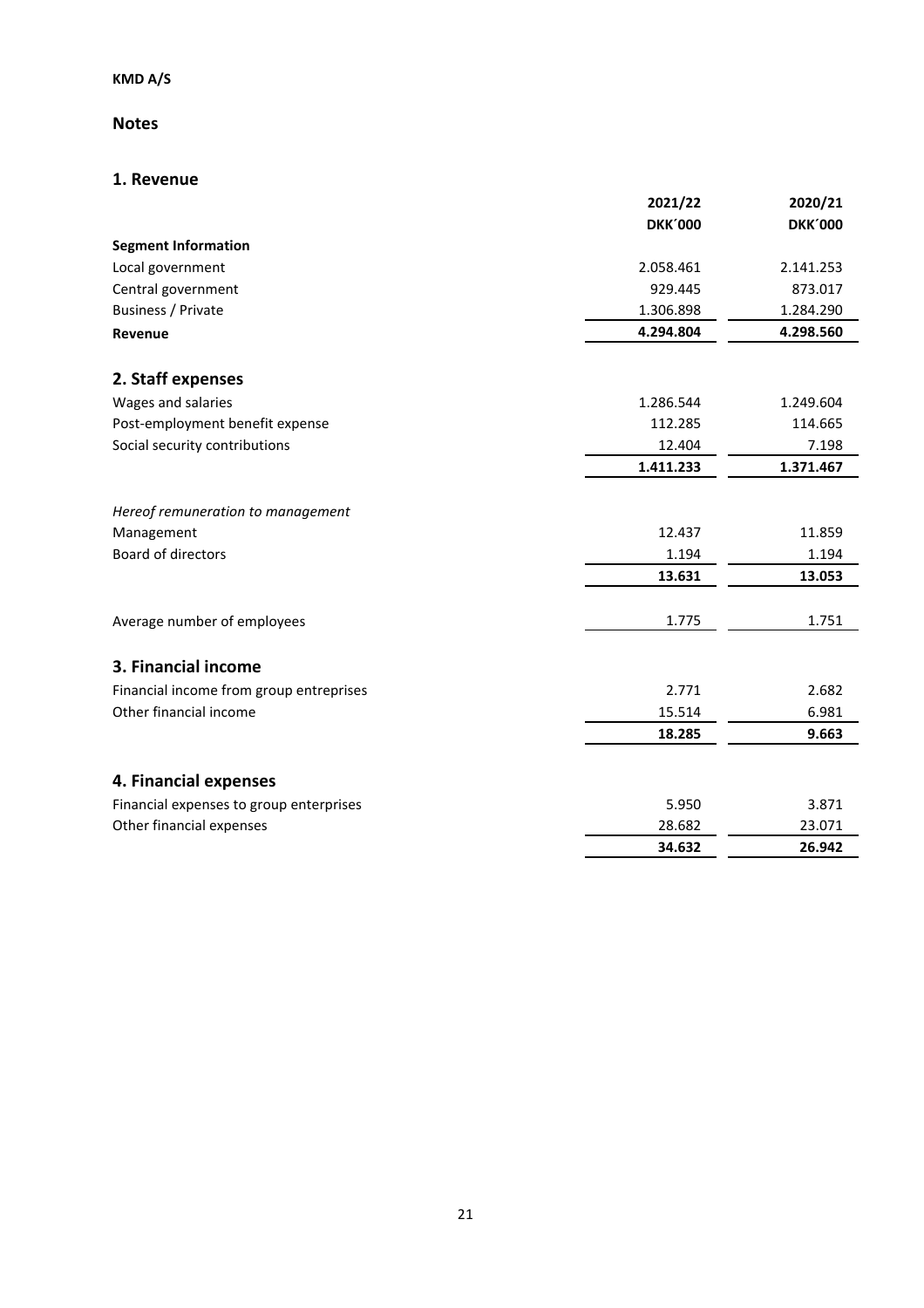### **Notes**

# **5. Tax expense**

| 2021/22        | 2020/21        |
|----------------|----------------|
| <b>DKK'000</b> | <b>DKK'000</b> |
| $-2.781$       | 13.960         |
| 27.667         | 645            |
| $-13.527$      | $-10.147$      |
| 11.359         | 4.458          |
|                |                |
| 28.000         | 0              |
| 12.000         | 0              |
| $-362$         | $-114.830$     |
| 14.288         | 117.723        |
| 53.926         | 2.893          |
|                |                |
| 1.235.105      | 1.156.272      |
| 75.504         | 33.782         |
| 111.634        | 45.051         |
| 1.422.243      | 1.235.105      |
| $-879.186$     | $-529.045$     |
|                | $-172.606$     |
| 0              | $-177.535$     |
| $-1.019.138$   | $-879.186$     |
| 403.105        | 355.919        |
|                | $-139.952$     |

Development projects relates to the development and improvements of the Company's IT-solutions.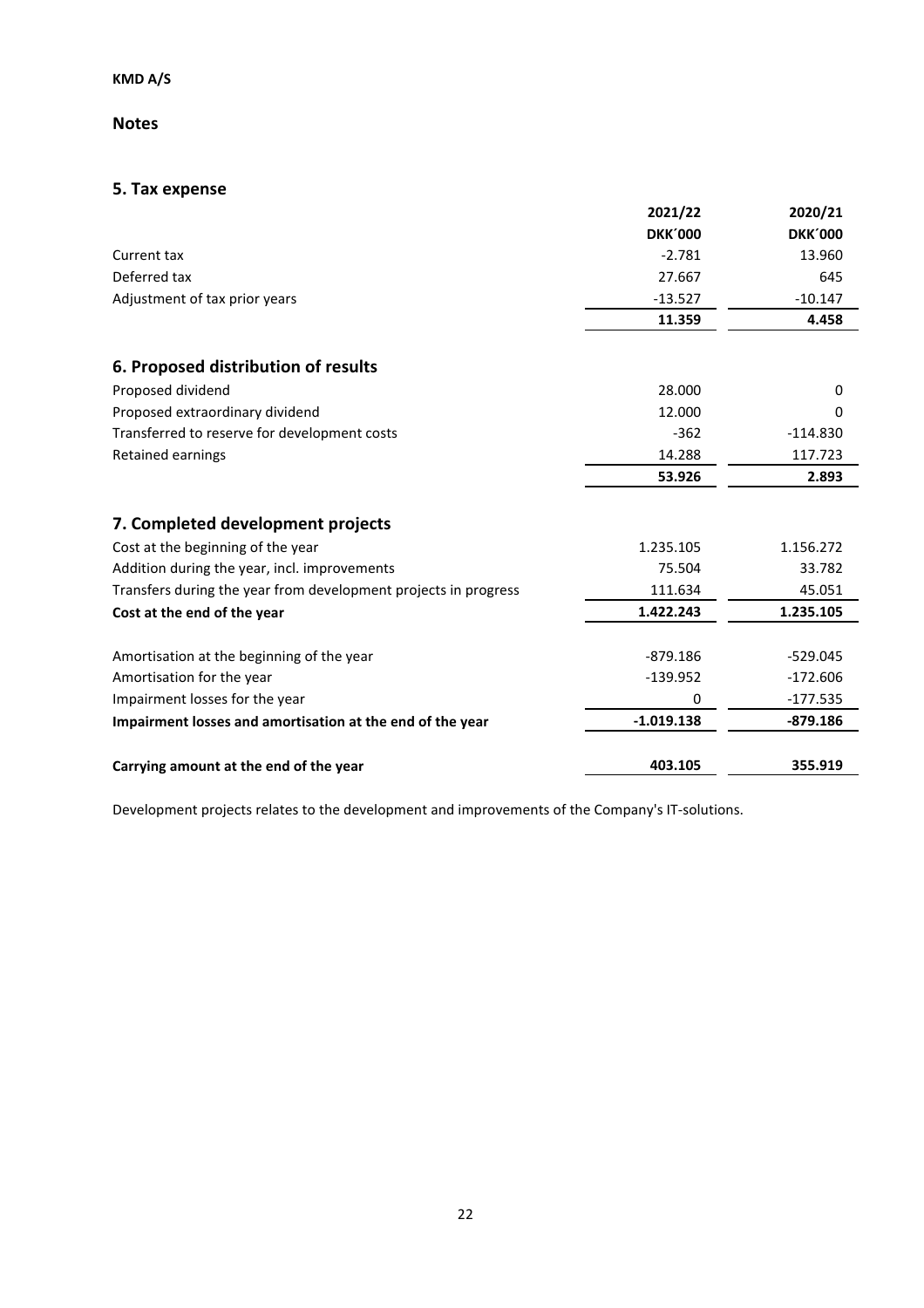### **Notes**

# **8. Software**

| <b>DKK'000</b><br><b>DKK'000</b><br>Cost at the beginning of the year<br>96.351<br>222.828<br>Addition during the year, incl. improvements<br>0<br>278<br>Disposal during the year<br>$-126.755$<br>0<br>96.351<br>96.351<br>Cost at the end of the year<br>Amortisation at the beginning of the year<br>$-91.888$<br>$-177.239$<br>Amortisation for the year<br>$-1.829$<br>$-14.997$<br>Reversal of impairment losses and amortisation of disposed assets<br>0<br>100.348<br>$-93.717$<br>$-91.888$<br>Impairment losses and amortisation at the end of the year<br>2.634<br>4.463<br>Carrying amount at the end of the year<br>Booked value of leased assets amounts to DKK 2.634k (2021: DKK 4.463k)<br>9. Customer relationships<br>2022<br>2021<br><b>DKK'000</b><br><b>DKK'000</b><br>110.296<br>110.296<br>Cost at the beginning of the year<br>110.296<br>110.296<br>Cost at the end of the year<br>$-109.287$<br>Amortisation at the beginning of the year<br>$-105.247$<br>Amortisation for the year<br>$-1.009$<br>$-4.040$<br>$-110.296$<br>$-109.287$<br>Impairment losses and amortisation at the end of the year<br>$\bf{0}$<br>1.009<br>Carrying amount at the end of the year<br>10. Goodwill<br>2022<br>2021<br><b>DKK'000</b><br><b>DKK'000</b><br>322.377<br>322.377<br>Cost at the beginning of the year<br>322.377<br>322.377<br>Cost at the end of the year<br>Amortisation at the beginning of the year<br>$-209.410$<br>-182.289<br>Amortisation for the year<br>$-26.742$<br>$-27.121$<br>Impairment losses and amortisation at the end of the year<br>$-236.152$<br>$-209.410$ |                                        | 2022   | 2021    |
|------------------------------------------------------------------------------------------------------------------------------------------------------------------------------------------------------------------------------------------------------------------------------------------------------------------------------------------------------------------------------------------------------------------------------------------------------------------------------------------------------------------------------------------------------------------------------------------------------------------------------------------------------------------------------------------------------------------------------------------------------------------------------------------------------------------------------------------------------------------------------------------------------------------------------------------------------------------------------------------------------------------------------------------------------------------------------------------------------------------------------------------------------------------------------------------------------------------------------------------------------------------------------------------------------------------------------------------------------------------------------------------------------------------------------------------------------------------------------------------------------------------------------------------------------------------------------------------------------------|----------------------------------------|--------|---------|
|                                                                                                                                                                                                                                                                                                                                                                                                                                                                                                                                                                                                                                                                                                                                                                                                                                                                                                                                                                                                                                                                                                                                                                                                                                                                                                                                                                                                                                                                                                                                                                                                            |                                        |        |         |
|                                                                                                                                                                                                                                                                                                                                                                                                                                                                                                                                                                                                                                                                                                                                                                                                                                                                                                                                                                                                                                                                                                                                                                                                                                                                                                                                                                                                                                                                                                                                                                                                            |                                        |        |         |
|                                                                                                                                                                                                                                                                                                                                                                                                                                                                                                                                                                                                                                                                                                                                                                                                                                                                                                                                                                                                                                                                                                                                                                                                                                                                                                                                                                                                                                                                                                                                                                                                            |                                        |        |         |
|                                                                                                                                                                                                                                                                                                                                                                                                                                                                                                                                                                                                                                                                                                                                                                                                                                                                                                                                                                                                                                                                                                                                                                                                                                                                                                                                                                                                                                                                                                                                                                                                            |                                        |        |         |
|                                                                                                                                                                                                                                                                                                                                                                                                                                                                                                                                                                                                                                                                                                                                                                                                                                                                                                                                                                                                                                                                                                                                                                                                                                                                                                                                                                                                                                                                                                                                                                                                            |                                        |        |         |
|                                                                                                                                                                                                                                                                                                                                                                                                                                                                                                                                                                                                                                                                                                                                                                                                                                                                                                                                                                                                                                                                                                                                                                                                                                                                                                                                                                                                                                                                                                                                                                                                            |                                        |        |         |
|                                                                                                                                                                                                                                                                                                                                                                                                                                                                                                                                                                                                                                                                                                                                                                                                                                                                                                                                                                                                                                                                                                                                                                                                                                                                                                                                                                                                                                                                                                                                                                                                            |                                        |        |         |
|                                                                                                                                                                                                                                                                                                                                                                                                                                                                                                                                                                                                                                                                                                                                                                                                                                                                                                                                                                                                                                                                                                                                                                                                                                                                                                                                                                                                                                                                                                                                                                                                            |                                        |        |         |
|                                                                                                                                                                                                                                                                                                                                                                                                                                                                                                                                                                                                                                                                                                                                                                                                                                                                                                                                                                                                                                                                                                                                                                                                                                                                                                                                                                                                                                                                                                                                                                                                            |                                        |        |         |
|                                                                                                                                                                                                                                                                                                                                                                                                                                                                                                                                                                                                                                                                                                                                                                                                                                                                                                                                                                                                                                                                                                                                                                                                                                                                                                                                                                                                                                                                                                                                                                                                            |                                        |        |         |
|                                                                                                                                                                                                                                                                                                                                                                                                                                                                                                                                                                                                                                                                                                                                                                                                                                                                                                                                                                                                                                                                                                                                                                                                                                                                                                                                                                                                                                                                                                                                                                                                            |                                        |        |         |
|                                                                                                                                                                                                                                                                                                                                                                                                                                                                                                                                                                                                                                                                                                                                                                                                                                                                                                                                                                                                                                                                                                                                                                                                                                                                                                                                                                                                                                                                                                                                                                                                            |                                        |        |         |
|                                                                                                                                                                                                                                                                                                                                                                                                                                                                                                                                                                                                                                                                                                                                                                                                                                                                                                                                                                                                                                                                                                                                                                                                                                                                                                                                                                                                                                                                                                                                                                                                            |                                        |        |         |
|                                                                                                                                                                                                                                                                                                                                                                                                                                                                                                                                                                                                                                                                                                                                                                                                                                                                                                                                                                                                                                                                                                                                                                                                                                                                                                                                                                                                                                                                                                                                                                                                            |                                        |        |         |
|                                                                                                                                                                                                                                                                                                                                                                                                                                                                                                                                                                                                                                                                                                                                                                                                                                                                                                                                                                                                                                                                                                                                                                                                                                                                                                                                                                                                                                                                                                                                                                                                            |                                        |        |         |
|                                                                                                                                                                                                                                                                                                                                                                                                                                                                                                                                                                                                                                                                                                                                                                                                                                                                                                                                                                                                                                                                                                                                                                                                                                                                                                                                                                                                                                                                                                                                                                                                            |                                        |        |         |
|                                                                                                                                                                                                                                                                                                                                                                                                                                                                                                                                                                                                                                                                                                                                                                                                                                                                                                                                                                                                                                                                                                                                                                                                                                                                                                                                                                                                                                                                                                                                                                                                            |                                        |        |         |
|                                                                                                                                                                                                                                                                                                                                                                                                                                                                                                                                                                                                                                                                                                                                                                                                                                                                                                                                                                                                                                                                                                                                                                                                                                                                                                                                                                                                                                                                                                                                                                                                            |                                        |        |         |
|                                                                                                                                                                                                                                                                                                                                                                                                                                                                                                                                                                                                                                                                                                                                                                                                                                                                                                                                                                                                                                                                                                                                                                                                                                                                                                                                                                                                                                                                                                                                                                                                            |                                        |        |         |
|                                                                                                                                                                                                                                                                                                                                                                                                                                                                                                                                                                                                                                                                                                                                                                                                                                                                                                                                                                                                                                                                                                                                                                                                                                                                                                                                                                                                                                                                                                                                                                                                            |                                        |        |         |
|                                                                                                                                                                                                                                                                                                                                                                                                                                                                                                                                                                                                                                                                                                                                                                                                                                                                                                                                                                                                                                                                                                                                                                                                                                                                                                                                                                                                                                                                                                                                                                                                            |                                        |        |         |
|                                                                                                                                                                                                                                                                                                                                                                                                                                                                                                                                                                                                                                                                                                                                                                                                                                                                                                                                                                                                                                                                                                                                                                                                                                                                                                                                                                                                                                                                                                                                                                                                            |                                        |        |         |
|                                                                                                                                                                                                                                                                                                                                                                                                                                                                                                                                                                                                                                                                                                                                                                                                                                                                                                                                                                                                                                                                                                                                                                                                                                                                                                                                                                                                                                                                                                                                                                                                            |                                        |        |         |
|                                                                                                                                                                                                                                                                                                                                                                                                                                                                                                                                                                                                                                                                                                                                                                                                                                                                                                                                                                                                                                                                                                                                                                                                                                                                                                                                                                                                                                                                                                                                                                                                            |                                        |        |         |
|                                                                                                                                                                                                                                                                                                                                                                                                                                                                                                                                                                                                                                                                                                                                                                                                                                                                                                                                                                                                                                                                                                                                                                                                                                                                                                                                                                                                                                                                                                                                                                                                            |                                        |        |         |
|                                                                                                                                                                                                                                                                                                                                                                                                                                                                                                                                                                                                                                                                                                                                                                                                                                                                                                                                                                                                                                                                                                                                                                                                                                                                                                                                                                                                                                                                                                                                                                                                            |                                        |        |         |
|                                                                                                                                                                                                                                                                                                                                                                                                                                                                                                                                                                                                                                                                                                                                                                                                                                                                                                                                                                                                                                                                                                                                                                                                                                                                                                                                                                                                                                                                                                                                                                                                            |                                        |        |         |
|                                                                                                                                                                                                                                                                                                                                                                                                                                                                                                                                                                                                                                                                                                                                                                                                                                                                                                                                                                                                                                                                                                                                                                                                                                                                                                                                                                                                                                                                                                                                                                                                            |                                        |        |         |
|                                                                                                                                                                                                                                                                                                                                                                                                                                                                                                                                                                                                                                                                                                                                                                                                                                                                                                                                                                                                                                                                                                                                                                                                                                                                                                                                                                                                                                                                                                                                                                                                            | Carrying amount at the end of the year | 86.225 | 112.967 |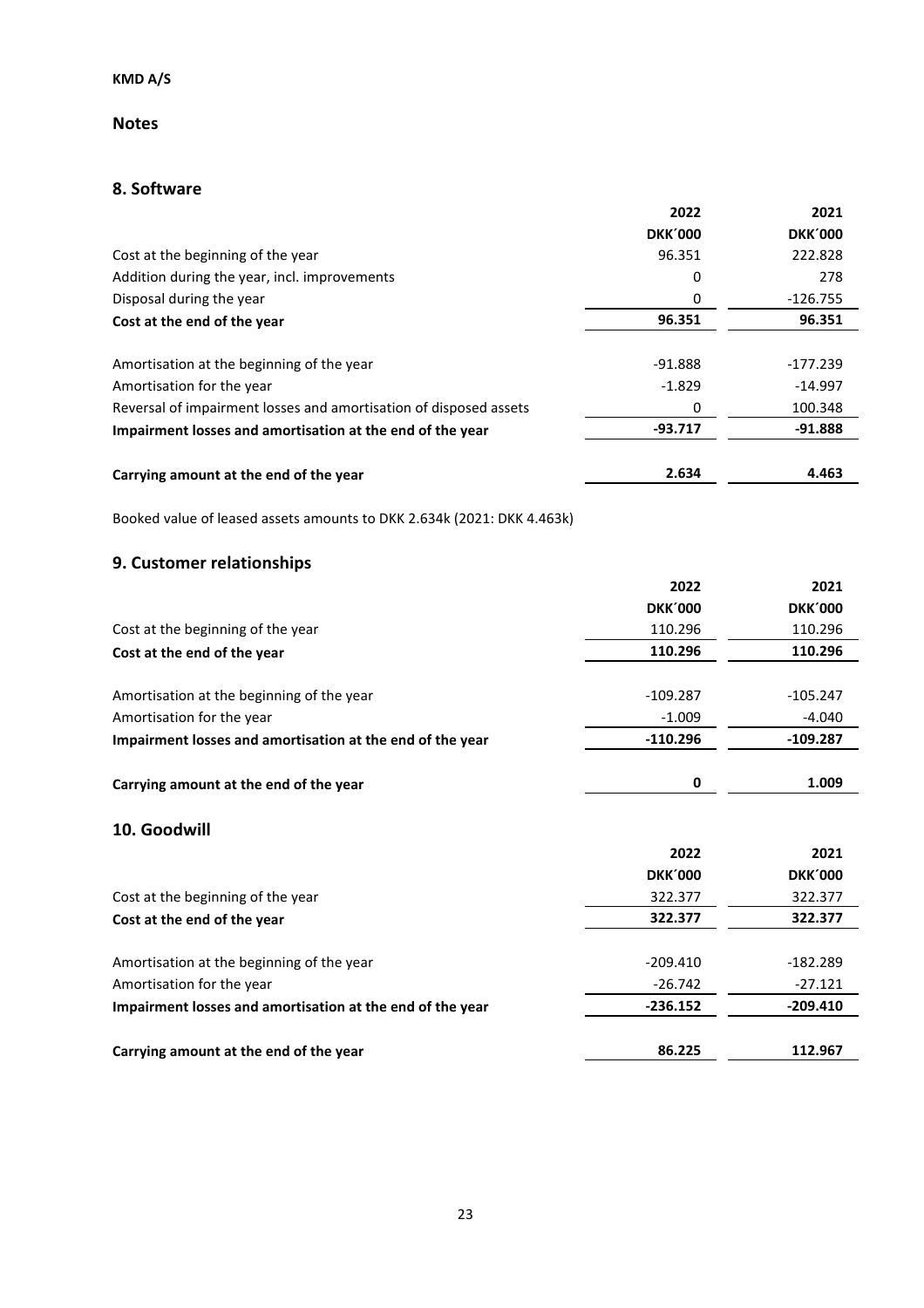### **Notes**

# **11. Development projects in progress**

|                                                             | 2022           | 2021           |
|-------------------------------------------------------------|----------------|----------------|
|                                                             | <b>DKK'000</b> | <b>DKK'000</b> |
| Cost at the beginning of the year                           | 189.815        | 119.233        |
| Addition during the year, incl. improvements                | 71.175         | 115.633        |
| Transfers during the year to completed development projects | $-111.634$     | $-45.051$      |
| Cost at the end of the year                                 | 149.356        | 189.815        |
| Carrying amount at the end of the year                      | 149.356        | 189.815        |

Development projects relates to the development and improvement of existing IT-solutions as well as development of new IT solutions. The projects are recognized based on the stage of completion method.

# **12. Land and buildings**

|                                                                   | 2022           | 2021           |
|-------------------------------------------------------------------|----------------|----------------|
|                                                                   | <b>DKK'000</b> | <b>DKK'000</b> |
| Cost at the beginning of the year                                 | 139.287        | 139.276        |
| Addition during the year, incl. improvements                      | 0              | 11             |
| Cost at the end of the year                                       | 139.287        | 139.287        |
| Depreciation at the beginning of the year                         | $-92.528$      | $-89.808$      |
| Depreciation for the year                                         | $-1.623$       | $-2.720$       |
| Impairment losses and depreciations at the end of the year        | $-94.151$      | $-92.528$      |
| Carrying amount at the end of the year                            | 45.136         | 46.759         |
| 13. Plant and machinery                                           |                |                |
|                                                                   | 2022           | 2021           |
|                                                                   | <b>DKK'000</b> | <b>DKK'000</b> |
| Cost at the beginning of the year                                 | 35.199         | 218.047        |
| Addition during the year, incl. improvements                      | 0              | 360            |
| Disposal during the year                                          | $-313$         | $-183.208$     |
| Cost at the end of the year                                       | 34.886         | 35.199         |
| Depreciation at the beginning of the year                         | $-34.281$      | $-215.664$     |
| Depreciation for the year                                         | $-391$         | $-1.766$       |
| Reversal of impairment losses and depreciation of disposed assets | 313            | 183.149        |
| Impairment losses and depreciations at the end of the year        | $-34.359$      | $-34.281$      |
| Carrying amount at the end of the year                            | 527            | 918            |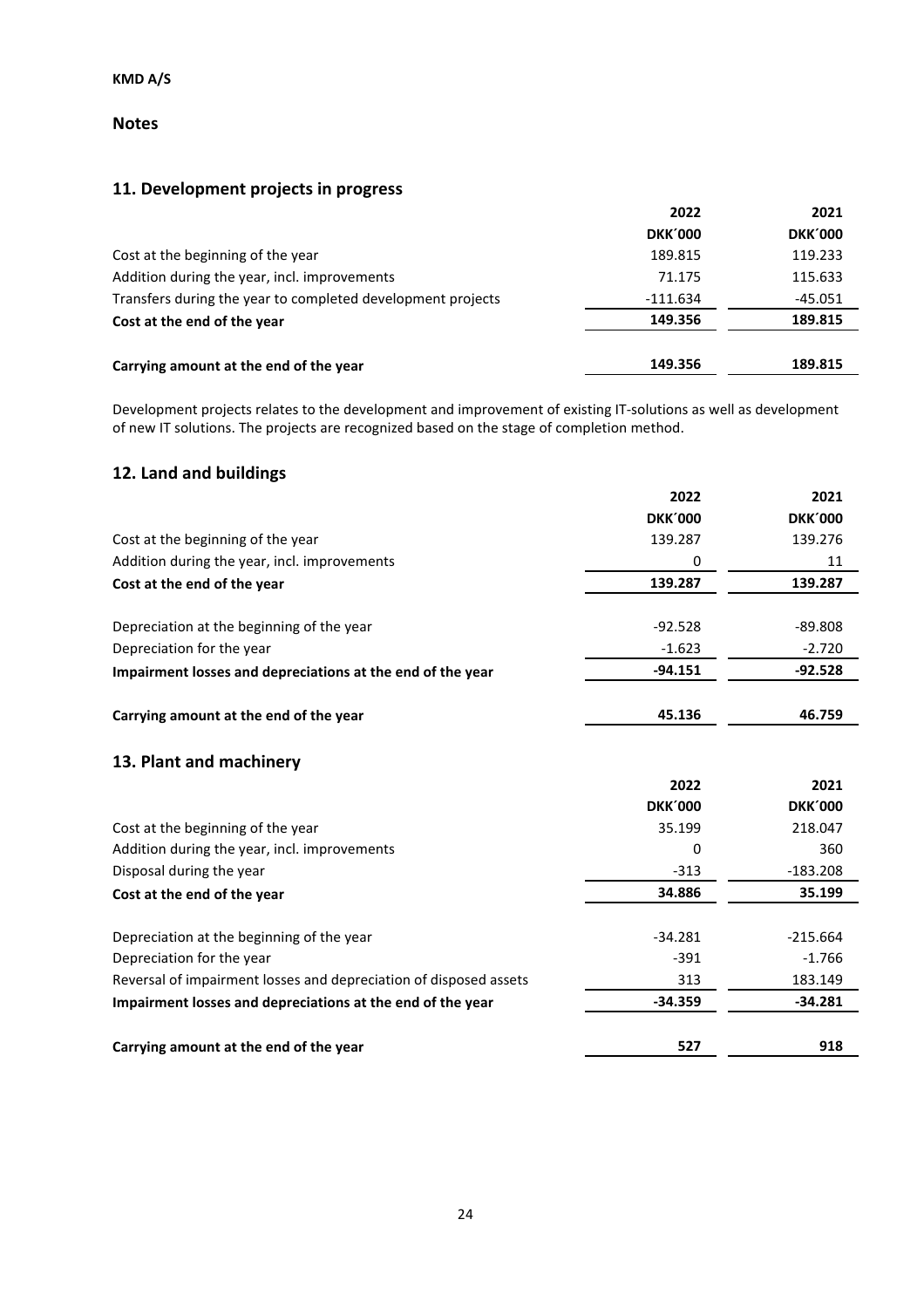### **Notes**

# **14. Fixtures, fittings, tools and equipment**

|                                                                   | 2022           | 2021           |
|-------------------------------------------------------------------|----------------|----------------|
|                                                                   | <b>DKK'000</b> | <b>DKK'000</b> |
| Cost at the beginning of the year                                 | 155.054        | 176.377        |
| Addition during the year, incl. improvements                      | 10.253         | 12.004         |
| Disposal during the year                                          | $-25.760$      | $-33.327$      |
| Cost at the end of the year                                       | 139.547        | 155.054        |
| Depreciation at the beginning of the year                         | $-136.878$     | $-162.060$     |
| Depreciation for the year                                         | $-8.796$       | $-8.145$       |
| Reversal of impairment losses and depreciation of disposed assets | 25.760         | 33.327         |
| Impairment losses and depreciation at the end of the year         | -119.914       | $-136.878$     |
| Carrying amount at the end of the year                            | 19.633         | 18.176         |
| 15. Leasehold improvements                                        |                |                |
|                                                                   | 2022           | 2021           |
|                                                                   | <b>DKK'000</b> | <b>DKK'000</b> |
| Cost at the beginning of the year                                 | 98.825         | 90.410         |
| Addition during the year, incl. improvements                      | 7.341          | 8.903          |
| Disposal during the year                                          | 0              | $-488$         |
| Cost at the end of the year                                       | 106.166        | 98.825         |
| Depreciation at the beginning of the year                         | $-54.357$      | $-47.557$      |
| Depreciation for the year                                         | $-6.919$       | $-6.800$       |
| Impairment losses and depreciation at the end of the year         | $-61.276$      | $-54.357$      |
| Carrying amount at the end of the year                            | 44.890         | 44.468         |
| 16. Investments in group enterprises                              |                |                |
|                                                                   | 2022           | 2021           |
|                                                                   | <b>DKK'000</b> | <b>DKK'000</b> |
| Cost at the beginning of the year                                 | 1.439.654      | 1.439.694      |
| Disposal during the year                                          | $-1.873$       | -40            |
| Cost at the end of the year                                       | 1.437.781      | 1.439.654      |
| Carrying amount at the end of the year                            | 1.437.781      | 1.439.654      |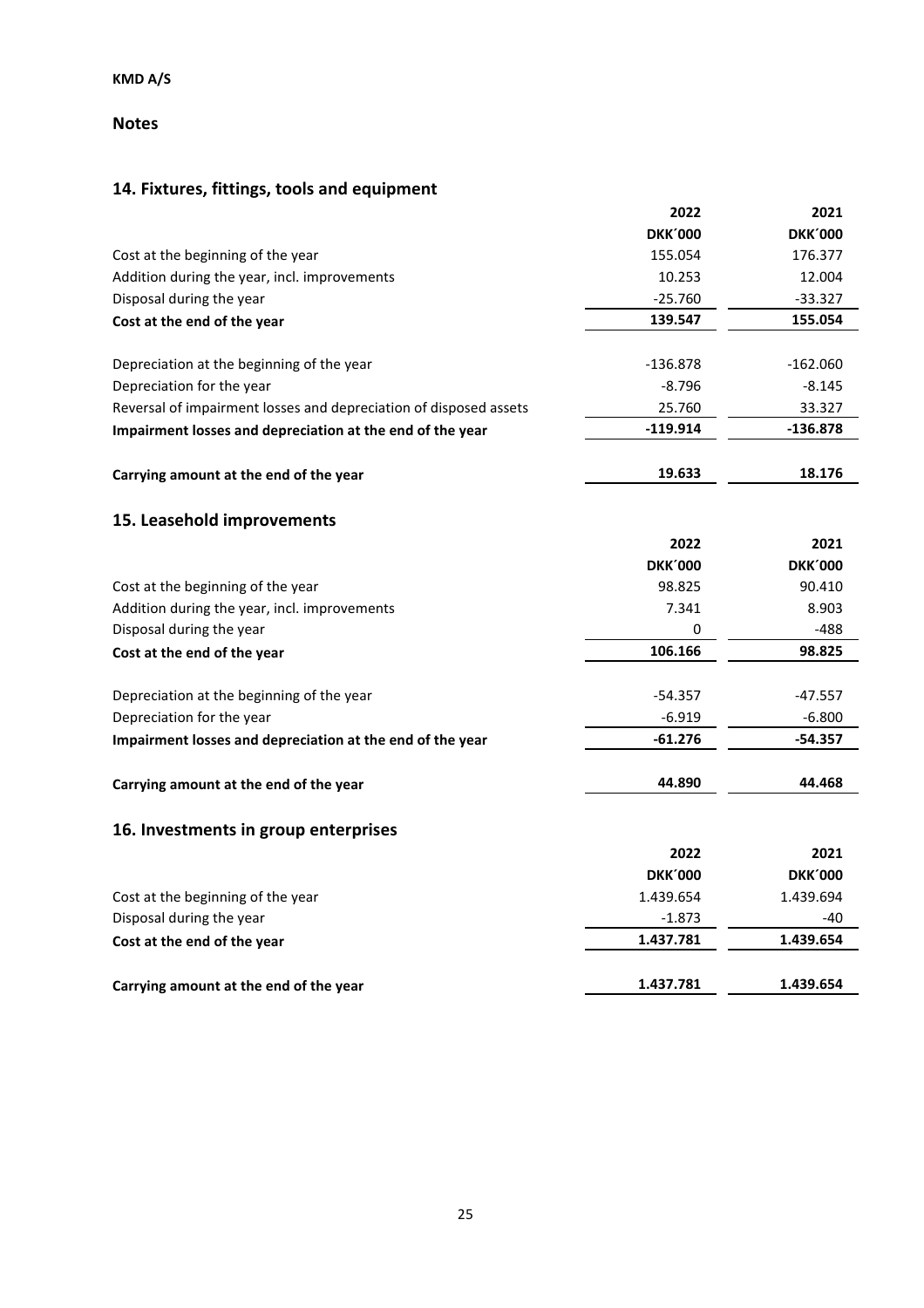### **Notes**

### **17. Disclosure in long-term investments in group enterprises**

DKK´000

*Group enterprises - Denmark*

|                           |                          | Share held in |               |                    |
|---------------------------|--------------------------|---------------|---------------|--------------------|
| <b>Name</b>               | <b>Registered office</b> | %             | <b>Equity</b> | <b>Profit/loss</b> |
|                           | Frederiksberg,           |               |               |                    |
| Edlund A/S                | <b>Denmark</b>           | 100,00        | 40.461        | 8.069              |
| UV Data A/S               | Aalborg, Denmark         | 100,00        | 140.587       | 19.388             |
| KMD Venture A/S           | Ballerup, Denmark        | 100,00        | 3.534         | 757                |
| Scan Jour A/S             | Ballerup, Denmark        | 100,00        | 10.345        | 8.680              |
|                           | Copenhagen,              |               |               |                    |
| Charlie Tango A/S         | Denmark                  | 100,00        | $-9.094$      | $-4.085$           |
|                           |                          |               | 185.833       | 32.809             |
|                           |                          |               |               |                    |
| Group enterprises - other |                          |               |               |                    |
| countries                 |                          |               |               |                    |
|                           |                          | Share held in |               |                    |
| <b>Name</b>               | <b>Registered office</b> | %             | <b>Equity</b> | <b>Profit</b>      |
| KMD Poland sp. z.o.o.     | Warsaw, Poland           | 100,00        | 34.035        | 13.830             |
| BangSoft AS               | Oslo, Norway             | 100,00        | 152.442       | 35.941             |
|                           |                          |               | 186.477       | 49.771             |

Management has prepared an impairment test in respect of the carrying amount of the investments in subsidiaries stated above.

The impairment test is based on the subsidiaries budgeted contribution to EBIT for the coming 5 years and in addition a constant growth in the terminal period after 5 years. The WACC applied is 8,0% and the increase in the growth in the terminal period is 2% for all entities. The uncertainty in the European markets is the reason for the increase in the applied WACC. The applied growth of 2% is in line with the expectations to the Danish long-term GDP Growth.

The recoverable amount is estimated to be above the carrying amount.

Probable changes in the basic preconditions for the main part of the investments will not lead to a situation whereby the carrying amount of the investment in subsidiaries will significantly exceed the recoverable amount calculated in the impairment test.

One of the investment is sensitive to simultaneous negative change in the growth rate and applied WACC, but the risk is not considered more likely than not and hence it is still expected that the carrying amount of the investment will exceed the recoverable amount calculated in the impairment test.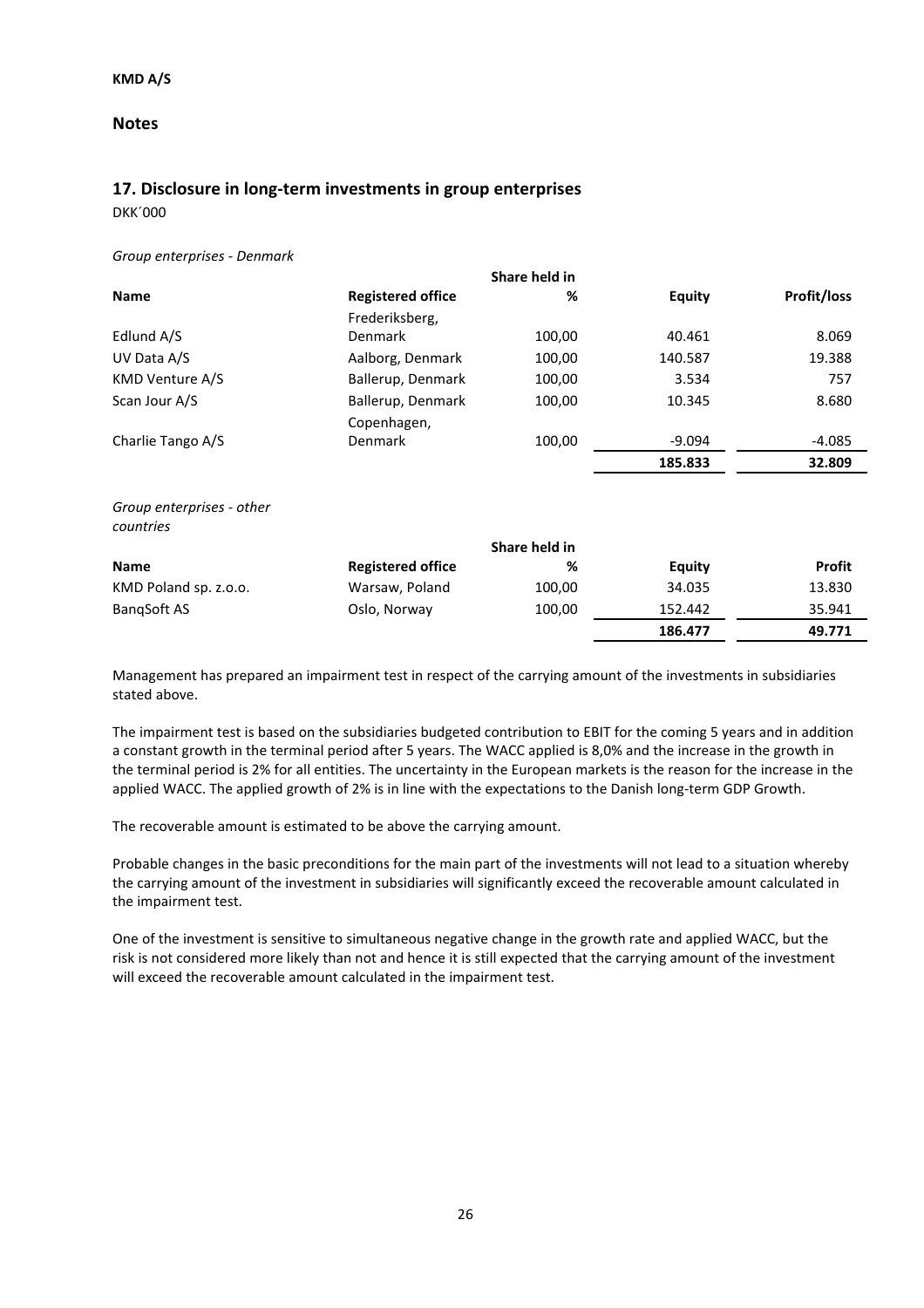### **Notes**

### **18. Deposits**

|                                     | 2022           | 2021           |
|-------------------------------------|----------------|----------------|
|                                     | <b>DKK'000</b> | <b>DKK'000</b> |
| Deposit at the beginnig of the year | 38.499         | 40.162         |
| Additions                           | 732            |                |
| <b>Disposals</b>                    | $\Omega$       | $-1.663$       |
|                                     | 39.231         | 38.499         |
|                                     |                |                |

### **19. Contract work in progress**

|                                                | 2022           | 2021           |
|------------------------------------------------|----------------|----------------|
|                                                | <b>DKK'000</b> | <b>DKK'000</b> |
| Selling price of work in progress              | 768.932        | 687.232        |
| Payments received on account                   | -470.452       | -437.864       |
| Net value of contract work                     | 298.480        | 249.368        |
| Recognised in the balance sheet as follows:    |                |                |
| Contract work in progress recognised in assets | 342.966        | 350.104        |
| Prepayments received recognised in debt        | $-44.486$      | $-100.736$     |
|                                                | 298.480        | 249.368        |

### **20. Prepaid costs**

Prepaid costs mainly relate to costs relating to third-party service contracts relating to software, maintenance and consulting.

A part of prepaid cost amounting to MDKK 204 will impact financial statement after one year.

### **21. Provisions for deferred tax**

|                                              | 2022           | 2021           |
|----------------------------------------------|----------------|----------------|
|                                              | <b>DKK'000</b> | <b>DKK'000</b> |
| Intangible assets                            | 119.561        | 119.040        |
| Property, plant and equipment                | $-20.520$      | $-31.602$      |
| Provisions                                   | 0              | $-201$         |
| Receivables                                  | $-30$          | $-247$         |
| Short term liabilities other than provisions | $-18.483$      | $-16.605$      |
| Prepaid costs                                | 24.830         | 0              |
| Tax losses                                   | $-14.082$      | $-6.198$       |
| Other receivables                            | 578            | 0              |
| Balance at the end of the year               | 91.854         | 64.187         |

### **22. Other provisions**

Other provisions relate essentially to expected expenses in conncetion with customer projects and legal cases.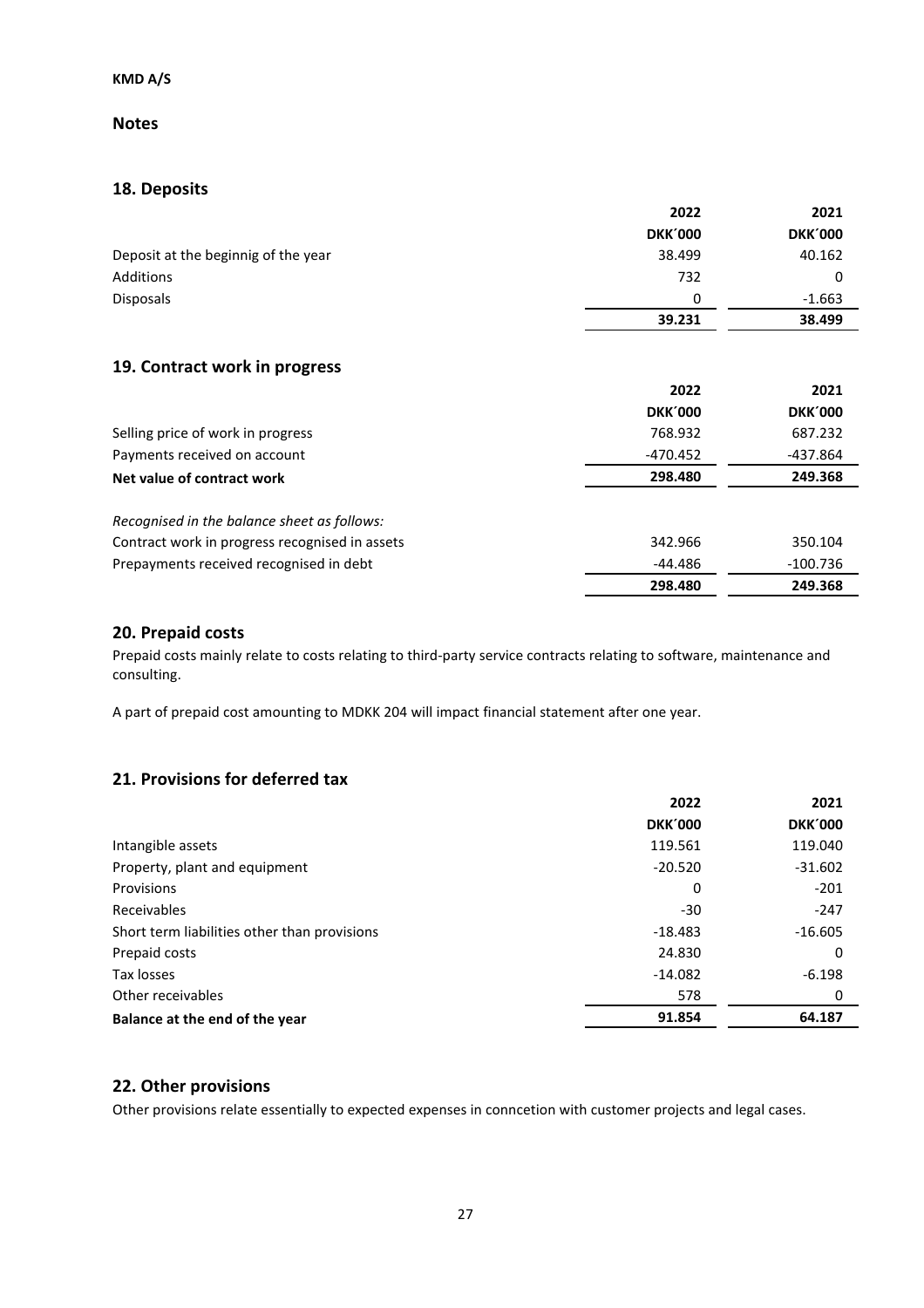### **Notes**

### **23. Long-term liabilities**

|                               | Due within 1<br>year | Due between<br>$1-5$ year | Due after 5<br>years |
|-------------------------------|----------------------|---------------------------|----------------------|
|                               | <b>DKK'000</b>       | <b>DKK'000</b>            | <b>DKK'000</b>       |
| Lease liabilities             | 8.568                | 0                         | 0                    |
| Payables to group enterprises | 609.752              | 13.000                    | 0                    |
| <b>Accounts Payables</b>      | 903.779              | 86.570                    | 0                    |
| Other payables                | 264.933              | 18.050                    | 137.540              |
|                               | 1.787.032            | 117.620                   | 137.540              |

### **24. Deferred income**

Deferred income consists of payments received regarding income to be recognised in the subsequent financial years.

### **25. Financial risks**

The Company is fully financed from the NEC Group and has no external loans as of 31 March 2022. Based on this, it is the assessment of the management that the Company will have sufficient financing for the expected business activity for the coming year.

The fluctuations in exchange rates have not had an significant influence on the Company's results. The Company is not exposed to changes in interest rates, and fluctuations in exchange rates, hence these factors has no significant influence on the Company's cash flows. The Company's receivables are from large well known customers, hence management believes that the credit risk is under control.

### **26. Significant events occurring after end of reporting period**

The company has sold the business area Perspective to Azets, and entered into an agreement with ATEA of selling the Product Sales business. The income from the sale of these activites will have a positive effect on the financial statement for 2022/23.

The sale of the two business areas will affect the operation negatively covering a decrease in revenue with approximately MDKK 770 and decrease net profit of approximately MDKK 6.

Besides from that there have been no significant events after the reporting period with a material impact on the Company's financial position as of 31 March 2022.

### **27. Significant assessments and accounting estimates**

#### **Accounting estimates**

Application of the percentage of completion method

Management makes significant accounting assessments in connection with revenue recognition. If a project is customized to a high degree, revenue relating to projects in progress is recognized under the percentage of completion method, corresponding to the selling price of the work carried out based on the stage of completion. If a project does not qualify for recognition under the percentage of completion method, revenue is not recognized until risk is transferred to the purchaser. Delays, etc. can cause significant fluctuations in the timing of the Group's recognition of revenue and thus earnings relative to expectations.

#### **Estimation uncertainties**

Calculation of the carrying amount of certain assets and liabilities requires assessments, estimates and assumptions concerning future events. The estimates made are based on historical experiences and other factors that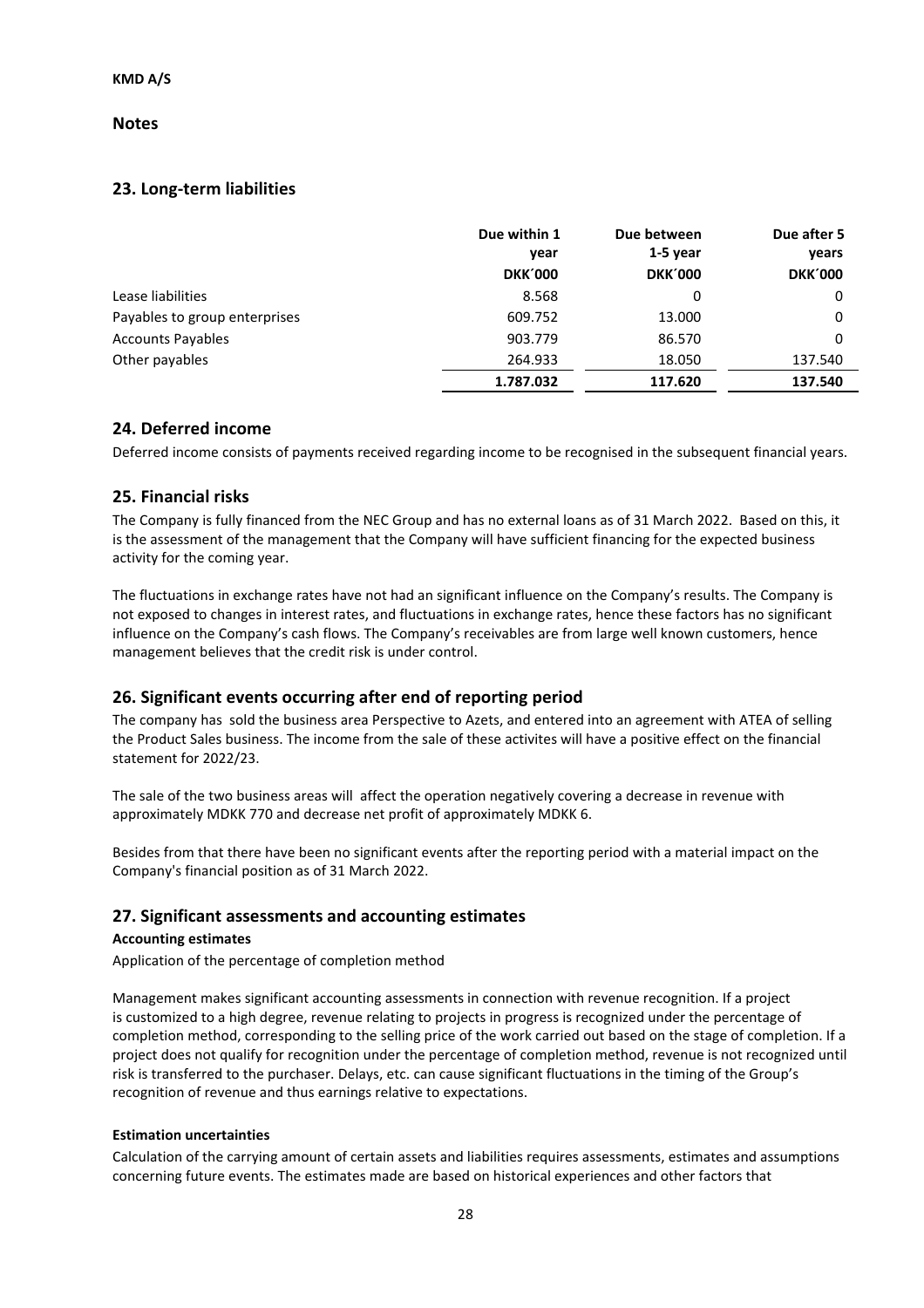### **Notes**

Management considers appropriate in the circumstances, but that by their very nature are uncertain and unpredictable. The assumptions may be incomplete or inaccurate, and unexpected events or circumstances may arise. Moreover, the enterprise is subject to risks and uncertainties that may result in actual results differing from these estimates. It may be necessary to change estimates made previously because of changes in the circumstances that formed the basis of the previous estimates or based on new knowledge or subsequent events.

#### **Impairment of assets**

#### Goodwill

In performing the annual impairment test, if required, an estimate is made as to whether the individual parts of the enterprise (cash-generating units) to which goodwill relates will be able to generate sufficient positive net cash flows in the future to support the value of goodwill and other necessary investments. The estimate of future net cash flows is based on budgets and business plans for the coming year and projections for subsequent years. Key parameters are revenue development, profit margin, investments in net working capital and growth expectations for the years ahead. Budgets and business plans for the coming year are based on concrete future business measures, with risks in the key parameters being assessed and recognized in the future expected cash flows. Projections beyond this first year are based on general expectations and risks. The discount rates used to calculate the recoverable value are before tax and reflect the risk-free interest plus specific risks in the individual business areas.

#### Development projects

Completed development projects are reviewed annually for indications of impairment. Where indications of impairment are identified, an impairment test is carried out for the individual development projects. In the case of development projects in progress, an impairment test is carried out each year. The impairment test is based on various factors, including future use of the projects, the present value of expected future earnings, plus interest rate and other risks. For KMD, the measurement of development projects in progress could be significantly impacted by material changes in estimates and assumptions underlying the calculated values, including developments in technologies and interest rates.

#### Investment in group enterprises

Management has prepared an impairment test in respect of the carrying amount of the investments in subsidiaries. Refer to note 17 for further details and conclusion.

### **28. Contingent liabilities**

The Company is involved in normal commercial disputes. Although the final outcome of these matters cannot be predicted, Management does not consider that they will have a material impact on the Company's results or financial position.

KMD A/S is jointly taxed with the other Danish companies including Soleil and subsidiaries and sister companies in Denmark. The joint taxation also covers withholding tax in the form of tax on dividends, royalties and interest. The Danish companies are jointly and severally liable for the joint taxation. Any subsequent corrections to the taxable income subject to joint taxation or withholding taxes may lead to a higher liability.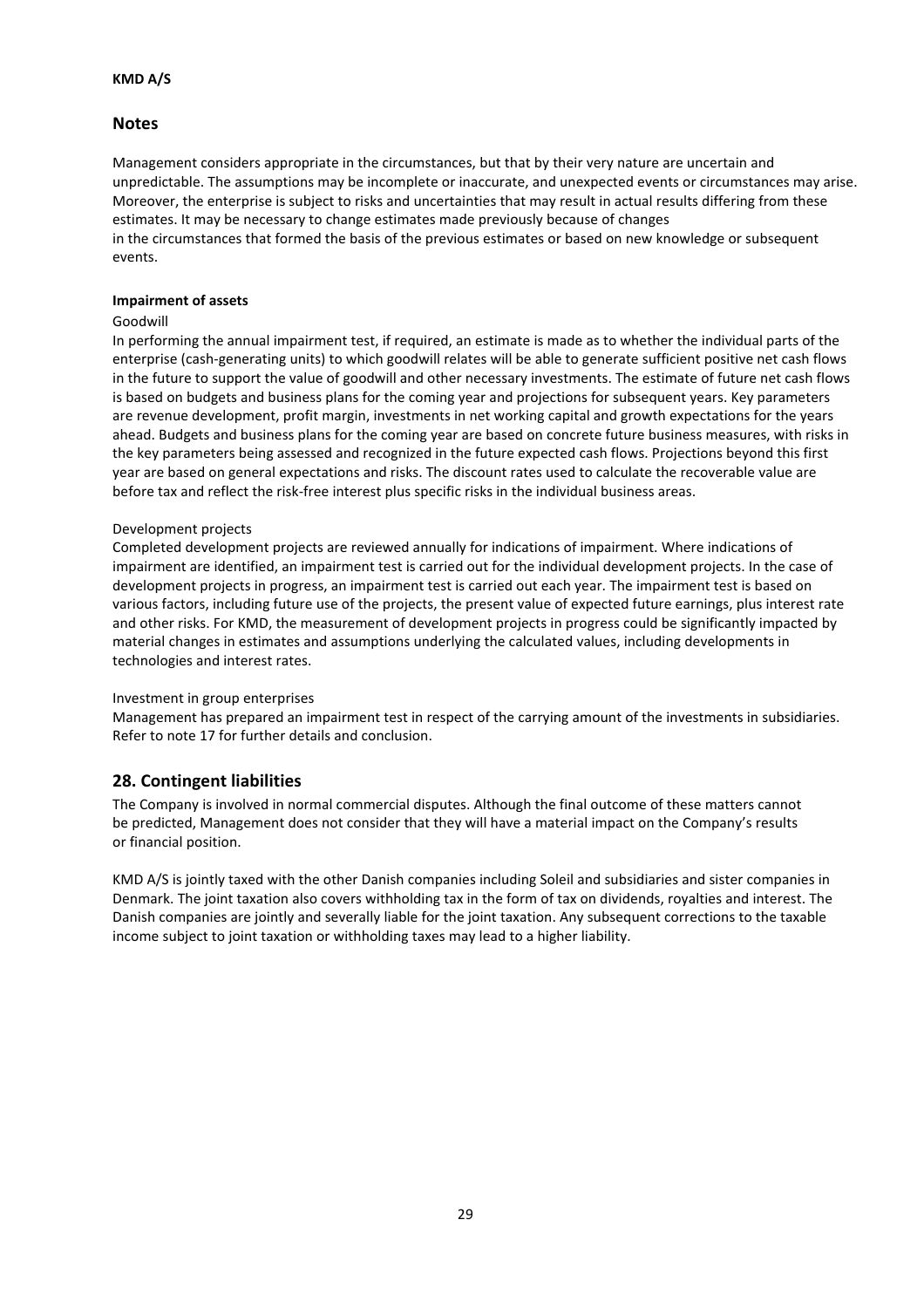### **Notes**

### **29. Lease obligations**

| <b>DKK'000</b>                                |               |               |
|-----------------------------------------------|---------------|---------------|
|                                               | 31 March 2022 | 31 March 2021 |
| Office rent commitments due within 1 year     | 77.121        | 74.405        |
| Office rent commitments due from 1 to 5 years | 192.745       | 221.376       |
| Office rent commitments due after 5 years     | 325.933       | 357.126       |
| Total                                         | 595.799       | 652.907       |

Rental commitments relate primarily to office buildings where contracts have been entered into that are non-cancelable. The longest running contracts terminates in March 2035.

DKK'000

|                                                     | 31 March 2022 | 31 March 2021 |
|-----------------------------------------------------|---------------|---------------|
| Other contractual commitments due within 1 year     | 40.097        | 28.153        |
| Other contractual commitments due from 1 to 5 years | 79.091        | 63.293        |
| Other contractual commitments due after 5 years     | 34.438        | 71.874        |
| Total                                               | 153.626       | 163.320       |

Other contractual commitments mainly comprise lease contracts concerning canteen operation, contracts concerning software/maintenance subscriptions and car leasing contracts.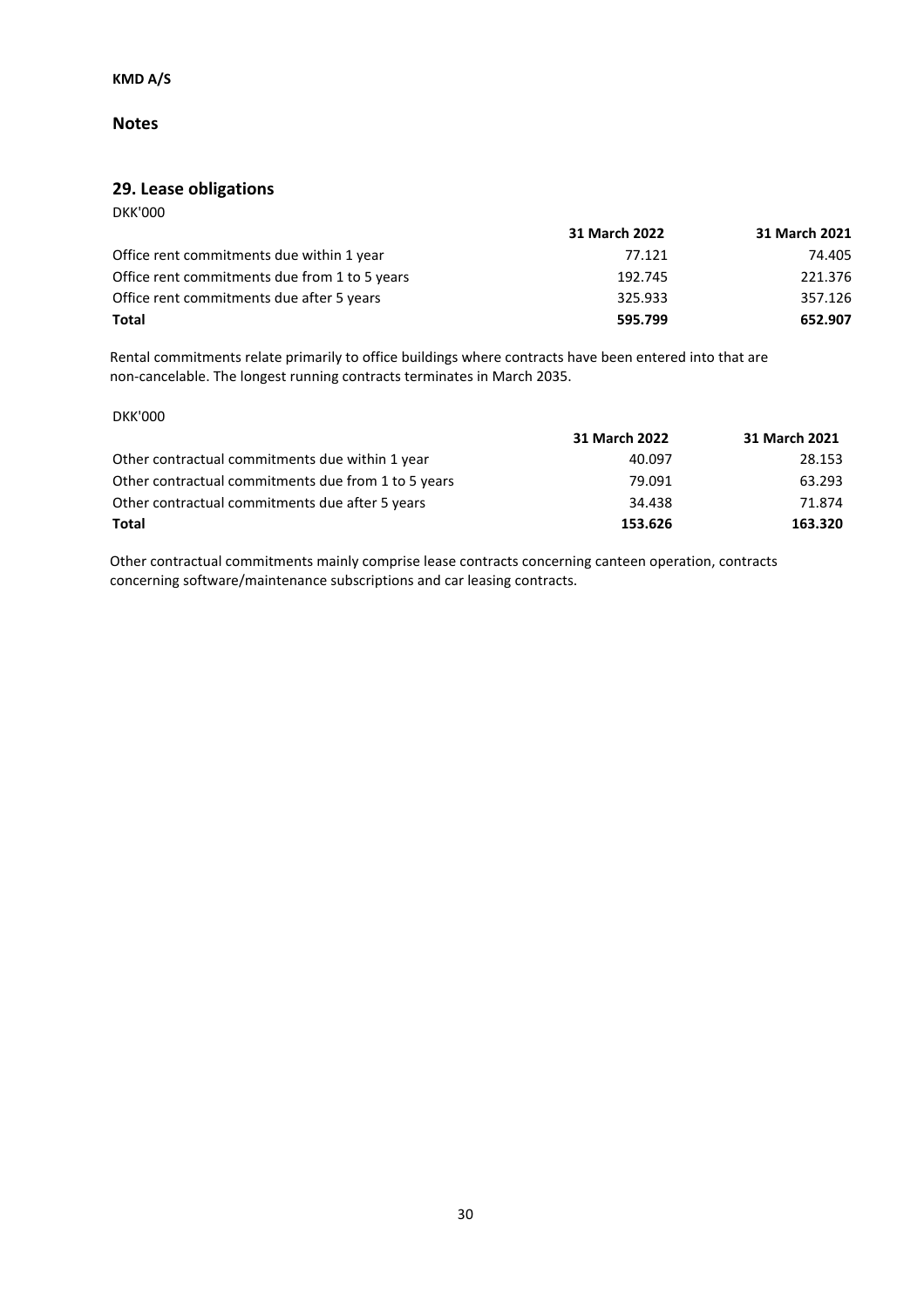### **Notes**

# **30. Related parties**

|                                   |                   |                                          | Owner |
|-----------------------------------|-------------------|------------------------------------------|-------|
| The company's related parties     | <b>Domicile</b>   | Relationship                             | ship  |
| <b>NEC Corporation</b>            | Tokyo, Japan      | Shareholder in Soleil ApS                | 85%   |
| Fund Corporation for the          |                   |                                          |       |
| Overseas                          |                   |                                          |       |
| Development of Japan's ICT and    |                   |                                          |       |
| <b>Postal Services</b>            | Tokyo, Japan      | Shareholder in Soleil ApS                | 15%   |
| Soleil ApS                        | Ballerup, Denmark | Shareholder in KMD A/S                   | 100%  |
|                                   | Copenhagen,       |                                          |       |
| Edlund A/S                        | Denmark           | Subsidiary of KMD A/S                    | 100%  |
| UVdata A/S                        | Aalborg, Denmark  | Subsidiary of KMD A/S                    | 100%  |
|                                   | Copenhagen,       |                                          |       |
| Charlie Tango A/S                 | Denmark           | Subsidiary of KMD A/S                    | 100%  |
|                                   | Copenhagen,       |                                          |       |
| <b>KMD Venture A/S</b>            | <b>Denmark</b>    | Subsidiary of KMD A/S                    | 100%  |
|                                   | Copenhagen,       |                                          |       |
| Scan Jour A/S                     | Denmark           | Subsidiary of KMD A/S                    | 100%  |
| KMD Poland sp. z.o.o.             | Warzsawa, Poland  | Subsidiary of KMD A/S                    | 100%  |
| <b>Bangsoft AS</b>                | Oslo, Norway      | Subsidiary of KMD A/S                    | 100%  |
| Bangsoft OY                       | Esbo, Findland    | Subsidiary of Bangsoft AS                | 100%  |
| Bangsoft sp. z o.o.               | Warzsawa, Poland  | Subsidiary of Bangsoft AS                | 100%  |
| Bangsoft Sweden Filial            | Stockholm, Sweden | <b>Branch of Bangsoft AS</b>             | 100%  |
|                                   | Copenhagen,       |                                          |       |
| <b>Bansoft Denmark A/S</b>        | Denmark           | Subsidiary of Bangsoft AS                | 100%  |
| <b>Bangsoft Credit Management</b> |                   |                                          |       |
| AS                                | Stockholm, Sweden | Subsidiary of Bangsoft AS                | 100%  |
|                                   |                   | Subsidiary of Bangsoft Credit Management |       |
| Concent Poland sp. z o.o.         | Warzsawa, Poland  | AS                                       | 100%  |

| The company's related parties  |                                    | Relationship                          | Owner<br>ship |
|--------------------------------|------------------------------------|---------------------------------------|---------------|
| Qlife                          | Helsingborg, Sweden<br>Copenhagen, | Associated company to KMD Venture A/S | < 50%         |
| Kompis Holding ApS             | <b>Denmark</b>                     | Associated company to KMD Venture A/S | <50%          |
| <b>Code Creation IVS</b>       | Copenhagen,<br>Denmark             | Associated company to KMD Venture A/S | <50%          |
| <b>KUBO Robotics ApS</b>       | Copenhagen,<br>Denmark             | Associated company to KMD Venture A/S | <50%          |
| Scoutbase Holding ApS          | Copenhagen,<br>Denmark             | Associated company to KMD Venture A/S | <50%          |
| <b>DCR Solutions ApS</b>       | Copenhagen,<br><b>Denmark</b>      | Associated company to KMD Venture A/S | <50%          |
|                                | Copenhagen,                        |                                       |               |
| <b>Blue Atlas Robotics ApS</b> | <b>Denmark</b><br>Copenhagen,      | Associated company to KMD Venture A/S | <50%          |
| <b>Match Board IVS</b>         | Denmark                            | Associated company to KMD Venture A/S | <50%          |